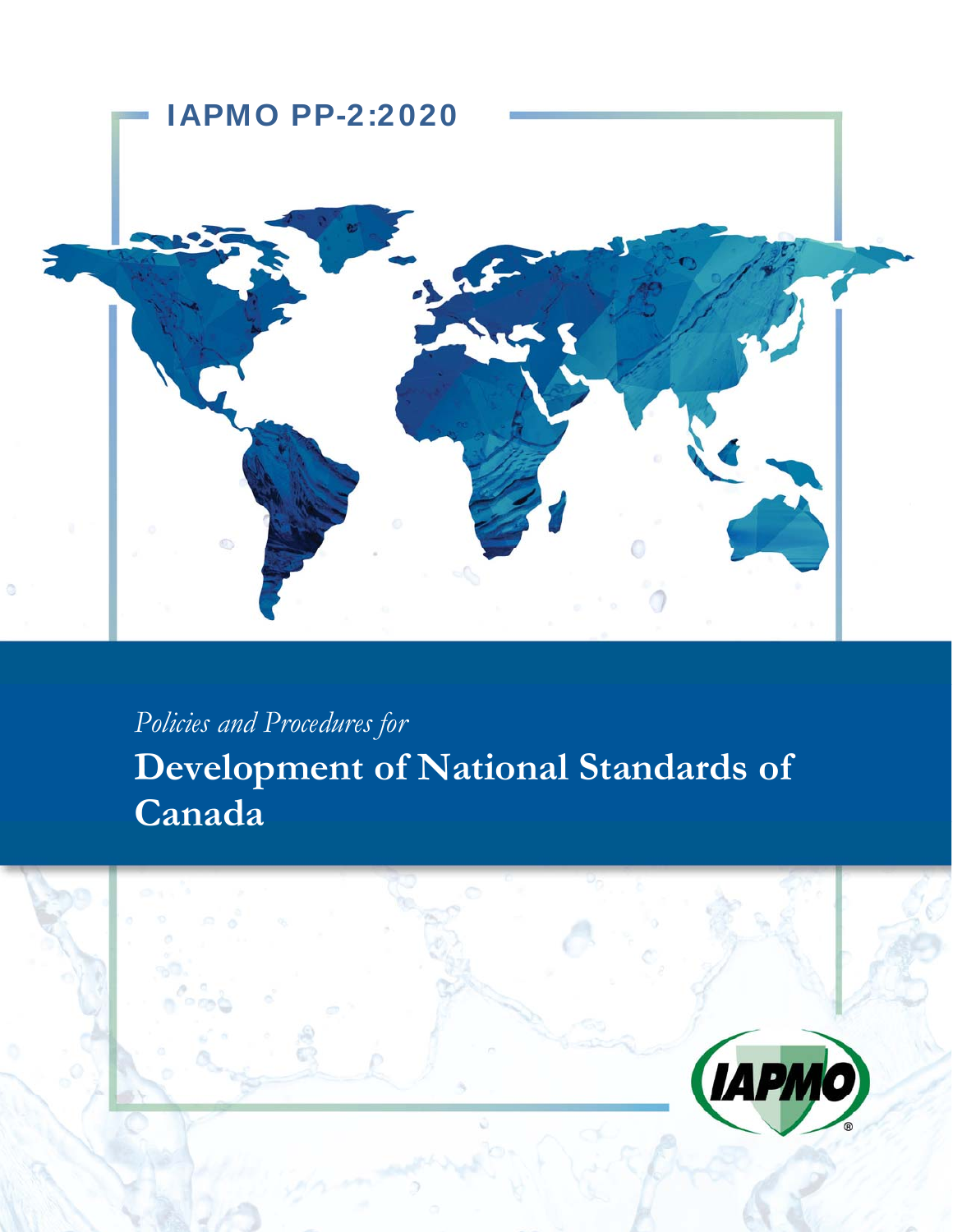#### **IAPMO PP‐2:2020**

**Policies and Procedures for Development of National Standards of Canada**  Published: November 2020 Previous Editions: January 2019, December 2017

Published by **International Association of Plumbing and Mechanical Officials (IAPMO)**  4755 East Philadelphia Street, Ontario, California, 91761, USA 1‐800‐854‐2766 • 1‐909‐472‐4100

Visit the IAPMO Online Store at: www.IAPMOstore.org Visit the IAPMO Standards website at: www.IAPMOstandards.org

Copyright © 2017‐2020 by International Association of Plumbing and Mechanical Officials (IAPMO) All rights reserved.

No part of this publication may be reproduced in any form, in an electronic retrieval system or otherwise, without prior written permission of the publisher.

Printed in the United States of America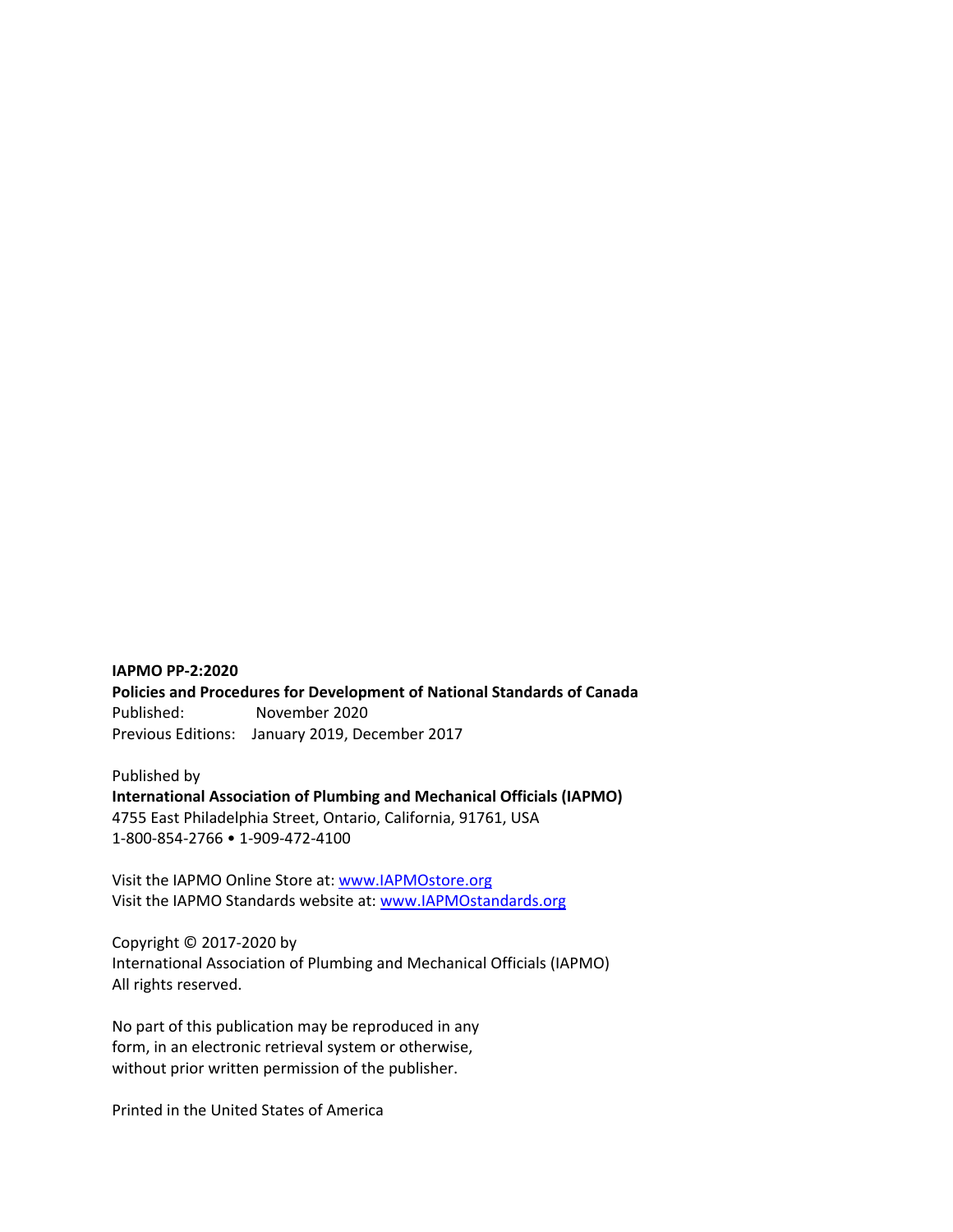# *Contents*

#### **0 Scope**

#### **1 General**

- 1.1 Administration
- 1.2 Development and Maintenance
- 1.3 Standards Development Objectives
- 1.4 Front Matter, Introduction and Content
- 1.5 Suits or Claims

### **2 Organization of Standards Committees**

- 2.1 Standards Committees
- 2.2 Secretariat
- 2.3 Official Records
- 2.4 Executive Committee
- 2.5 Correspondence

#### **3 Standards Committee**

- 3.1 General
- 3.2 Applications and Appointments
- 3.3 Interest Categories
- 3.4 Balance of Representation
- 3.5 Standards Committee Officers
- 3.6 Size of Standards Committees
- 3.7 Alternates
- 3.8 Representation of Organizations
- 3.9 Termination of Membership
- 3.10 Changes in Employment or Affiliation
- 3.11 Subcommittees

#### **4 Meetings**

- 4.1 Notification
- 4.2 Guests (Open Meetings)
- 4.3 Executive Sessions
- 4.4 Quorum
- 4.5 Parliamentary Procedures

#### **5 Notifications, Development, Public Review, and Publishing**

- 5.1 Notifications of Standards Activities
- 5.2 Processing of Public Review Comments
- 5.3 Recording, Publishing, and Maintenance Including Amendments Reaffirmations and Withdrawals

#### **6 Voting Procedures**

- 6.1 General
- 6.2 Ballots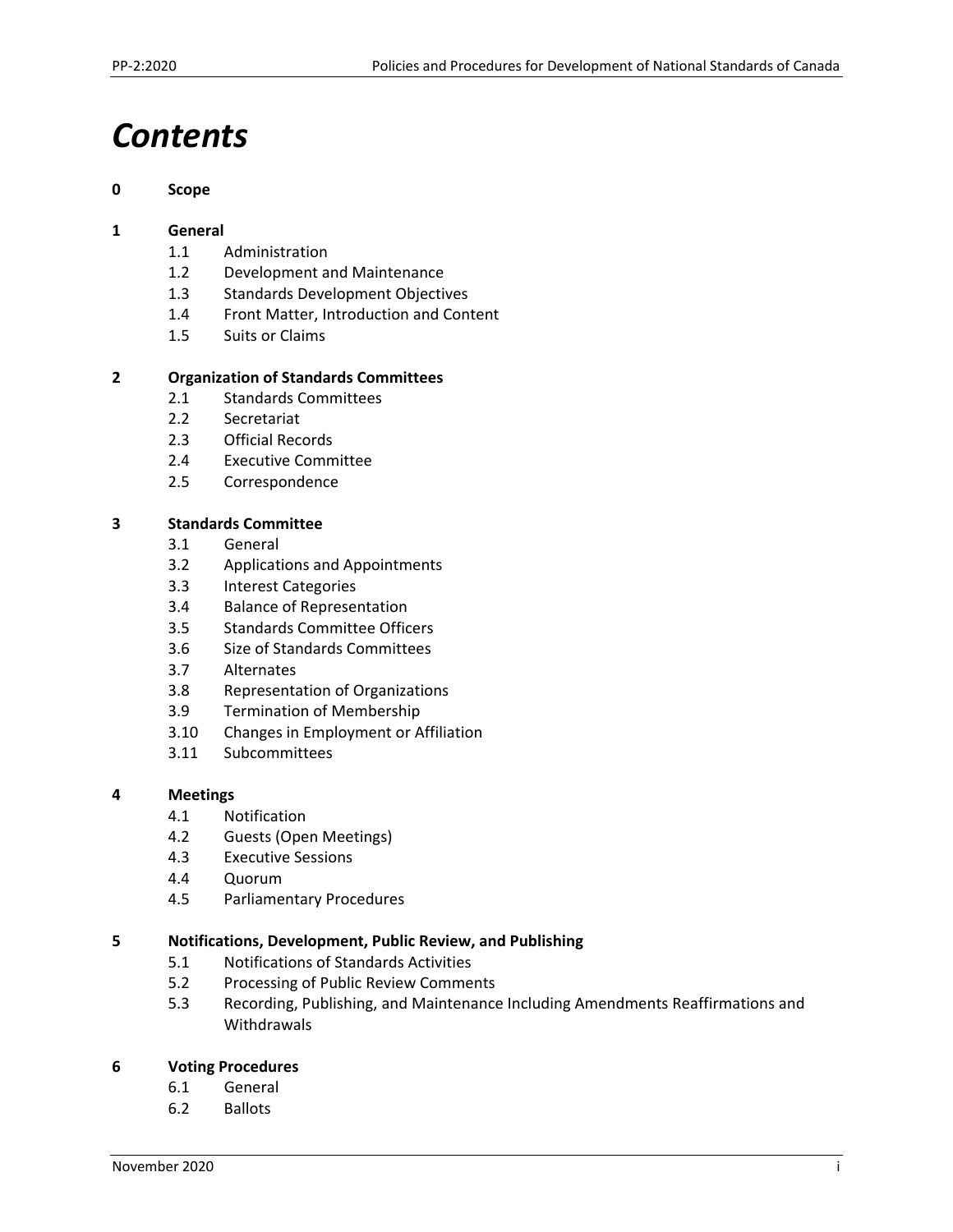- 6.3 Voting
- 6.4 Voting Period
- 6.5 Numerical Criteria for Approvals
- 6.6 Ballot Records
- 6.7 Negative Votes
- 6.8 Negative and Abstention without Justification
- 6.9 Comments
- 6.10 Late Votes

#### **7 Interpretations, Inquiries and Requests**

- 7.1 Definition
- 7.2 Requests
- 7.3 Processing Interpretations
- 7.4 Accepting Requests for Interpretation
- 7.5 Notification of Interpretations
- 7.6 Inquiries and Complaints
- 7.7 Information Requests

#### **8 Complaints and Appeals**

- 8.1 Complaints
- 8.2 Process
- 8.3 Response
- 8.4 Appeals Panel
- 8.5 Conduct of Hearing
- 8.6 Decision

#### **9. Price Fixing, Conflict of Interest, Metric, and Patent Policies**

- 9.1 Price Fixing
- 9.2 Conflict of Interest
- 9.3 Patent Policy
- 9.4 Units of Measurement
- 9.5 Date and Time Units

#### **10 Coordination and Harmonization**

- 10.1 Reference
- 10.2 Definition of Conflict
- 10.3 Standards Committees
- 10.4 ISO/IEC SCC Mirror Committees

#### **11 Revisions to These Policies and Procedures**

- 11.1 Proposals
- 11.2 Approval and Implementation
- **Annex A Referenced Documents**
- **Annex B IAPMO Standards Committees**
- **Annex C Standards Development Flow Chart**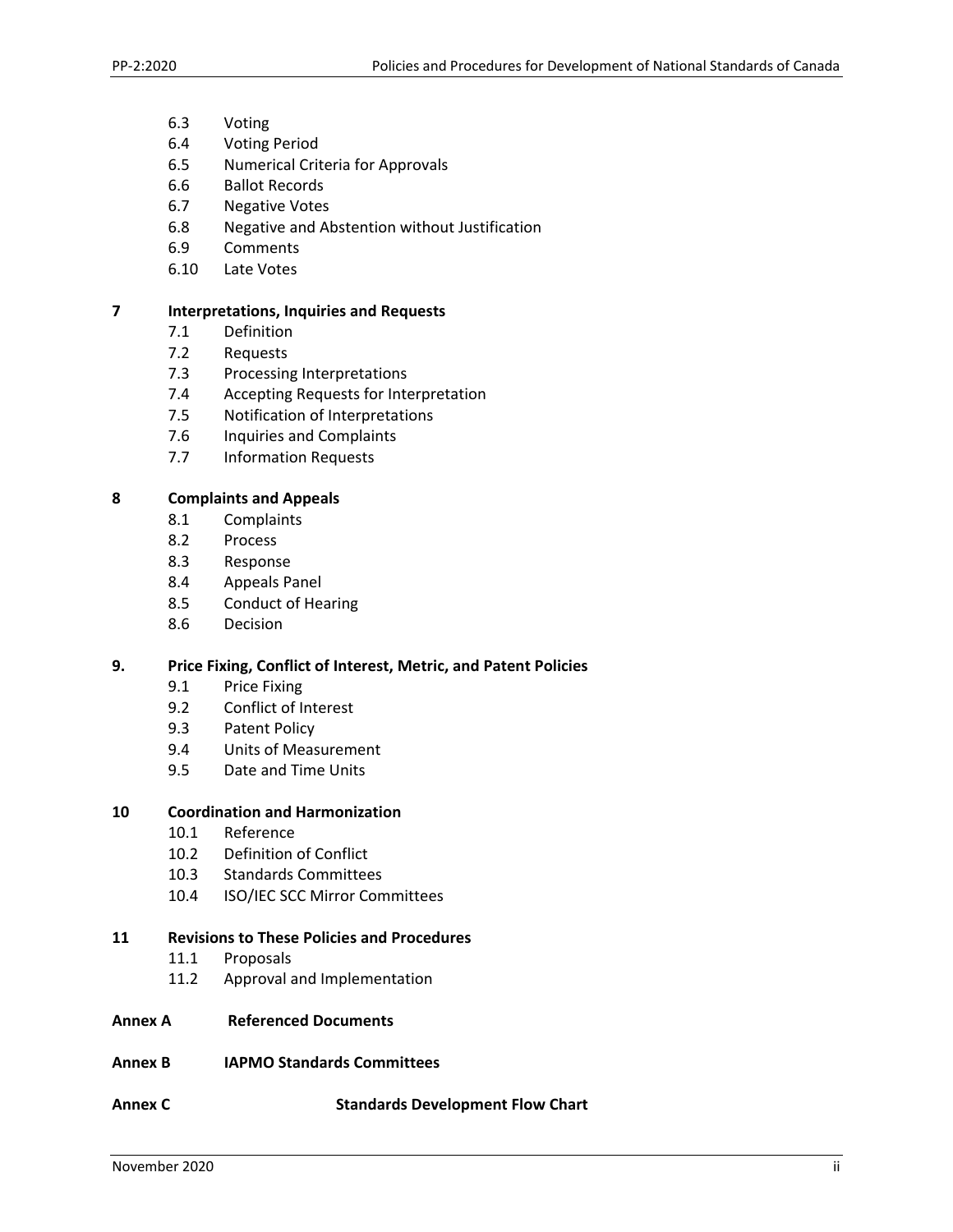# *IAPMO PP‐2:2020 Policies and Procedures for Development of National Standards of Canada*

## **0 Scope**

## **0.1 Development of Standards**

This document, together with the Standards Council of Canada (SCC): *Canadian Standards Development, Program Overview* sets forth the policies and procedures for the consensus development of IAPMO Canadian standards, for composition, dimensions, and mechanical and physical properties of materials, fixtures, devices, and equipment used or installed in plumbing, mechanical, or building systems. **Note:** *In this document National Standard of Canada (NSC) are referred to as "Standards".* 

### **0.2 Policies and Procedures Language**

In these *Policies and Procedures*,

- (a) "shall" is used to express a requirement, i.e., a provision that the user is obliged to satisfy to comply with this document;
- (b) "should" is used to express a recommendation but not a requirement;
- (c) "may" is used to express an option or something permissible within the scope of this document; and
- (d) "can" is used to express a possibility or a capability.

## **1 General**

### **1.1 Administration**

These *Policies and Procedures* shall govern the activities of the International Association of Plumbing and Mechanical Officials ("IAPMO") related to the development, approval, revision, reaffirmation, and withdrawal of standards.

### **1.2 Development and Maintenance**

Development, reaffirmations, revisions, amendments/technical corrigenda (editorial changes), or withdrawal of standards shall be in accordance with Section 5.

### **1.3 Standards Development Objectives**

### **1.3.1 Objectives**

The objectives of Standards development are to promote health, welfare and safety of workers and consumers, the manufacturing of products, and expansion of green and emerging technology through development of safe and sustainable standards.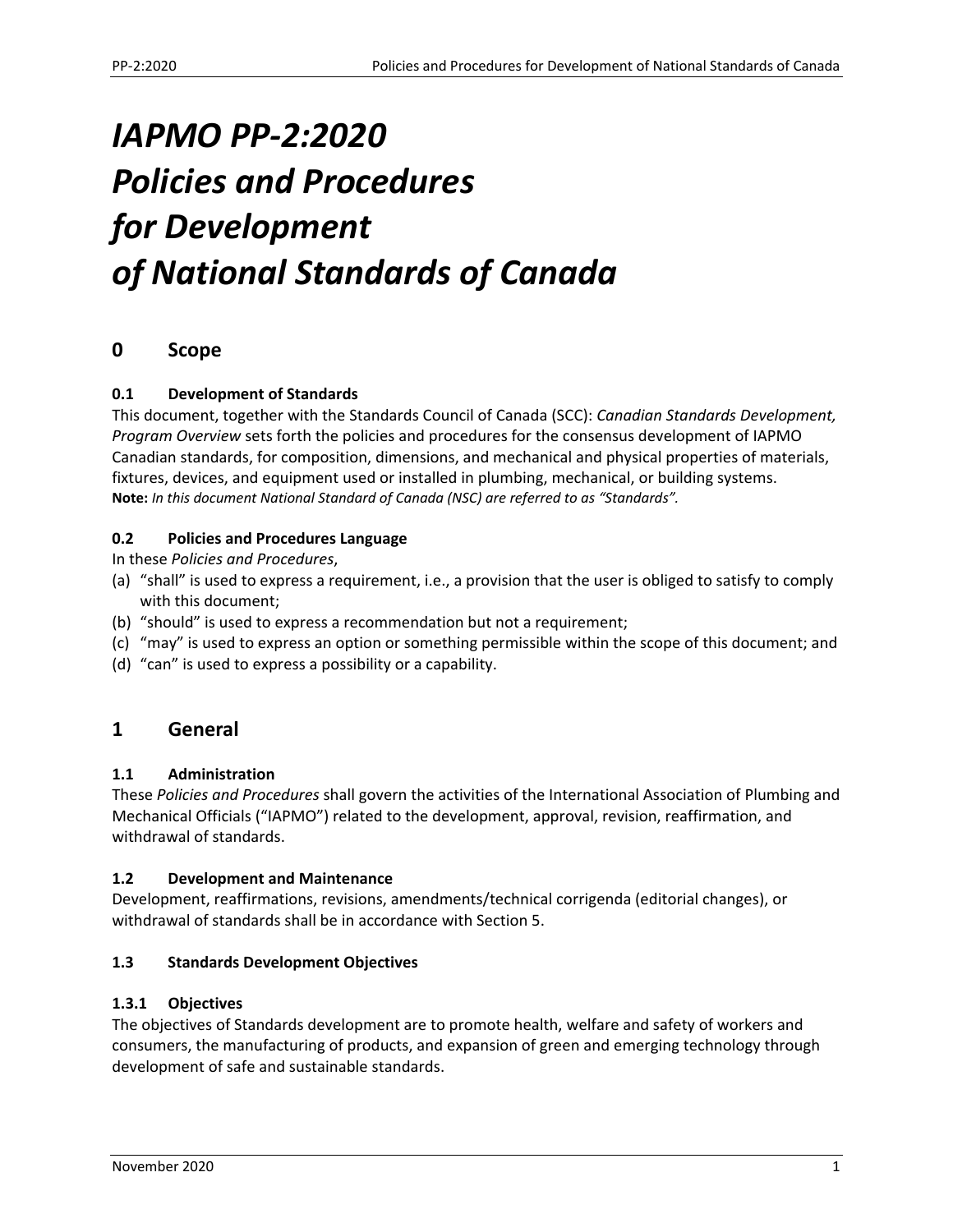#### **1.3.2 Performance**

Standards shall be expressed in terms of performance rather than design or descriptive characteristics whenever possible. When it is determined that it is not possible to express the requirements in terms of performance, a rationale should be identified.

### **1.3.3 Conformity Assessment**

Standards intended for conformity assessment shall contain a clear statement to that effect in the introductory pages. Requirements in such standards shall have a stated purpose and be based on measurable terms, to the extent possible.

### **1.3.4 Introductory Statement**

Standards shall include a statement in the introductory pages indicating that the standard was developed in compliance with SCC: *Canadian Standards Development, Requirements & Guidance – Accreditation of Standards Development Organizations*.

#### **1.3.5 Availability in Both Official Languages**

#### **1.3.5.1 General**

Canadian standards shall be published in both English and French except when it is determined in accordance with Section 1.3.5.2 that a bilingual standard is not required. For National adoptions of ISO Standards, a French version is not necessary if the ISO standard has not been published in French.

#### **1.3.5.2 Determination**

The following criteria shall be applied to determine when a bilingual standard is not required:

- (a) no stakeholders' need;
- (b) no user base need;
- (c) no Authority Having Jurisdiction need;
- (d) no health and safety related needs;
- (e) for adoptions: no availability of International Standard, regional standard or other deliverable from source; and
- (f) for adoptions: no agreement with source committee to facilitate official translation.

The above criteria (a‐f) shall be applied at any point, when the need is identified.

### **1.3.6 Strategic Need**

The strategic need of key stakeholders and confirmation expressing the need (e.g. Authority Having Jurisdiction, industry, government, consumers) shall be identified. This includes:

- (a) strategic need of key stakeholder (e.g. legislator, industry, government, consumers);
- (b) type of standard (international, regional, domestic standards and harmonization need);
- (c) up‐to‐date vs. outdated standard to ensure latest innovative/technology/safety features available for businesses;
- (d) intended to support national/regional/international certification programs;
- (e) stakeholder intention to transition to different standard;
- (f) type of maintenance (periodic, continuous, stabilized, best before date); and
- (g) use of "CAN" descriptor.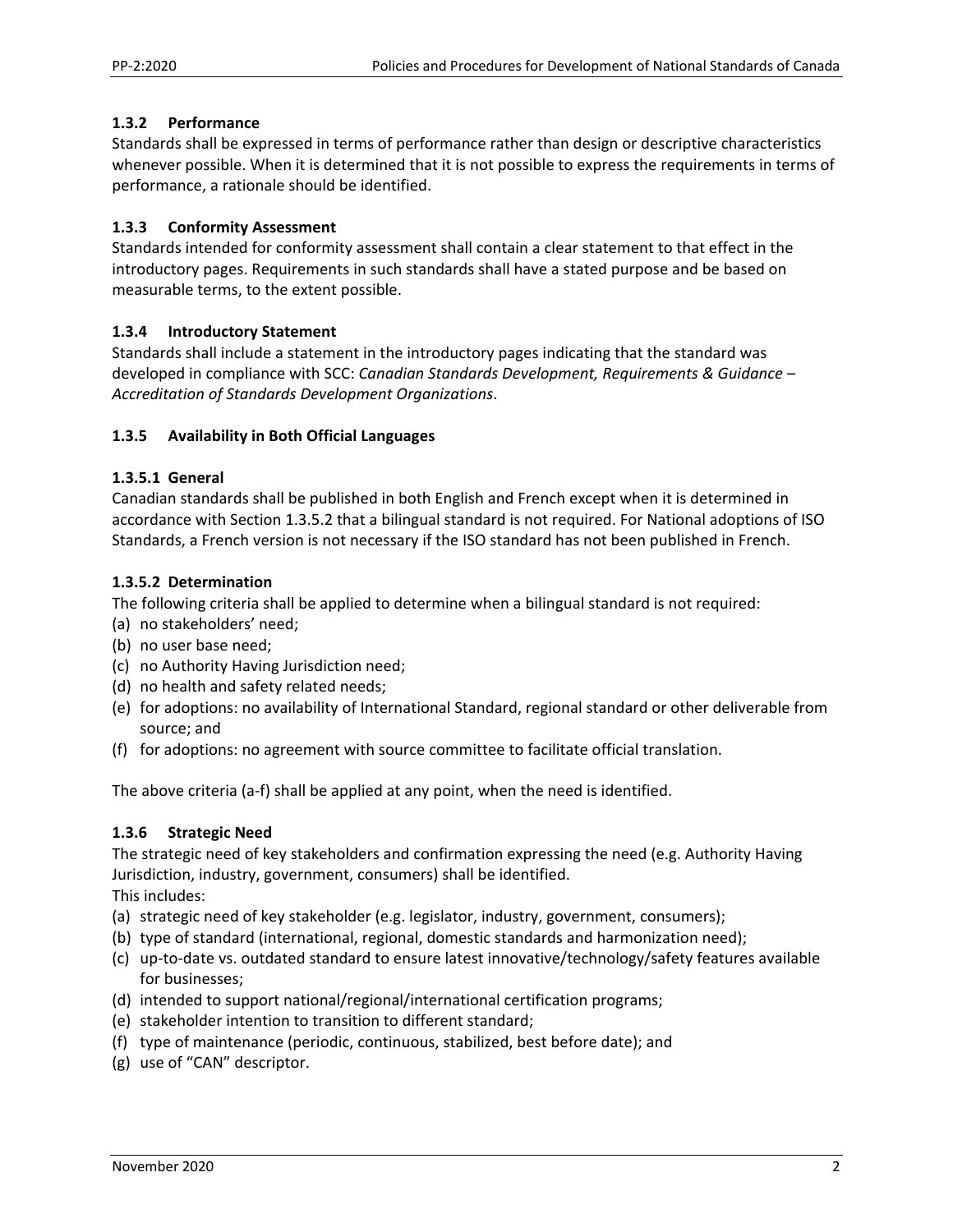#### **1.3.7 Geographical Representation**

The standards committee shall include Canadian geographical representation appropriate to the subject area covered by the standard.

#### **1.3.8 Misleading Standards**

Standards shall be developed in such a manner as to minimize the possibility that the standards may be used to mislead consumers and other users of a product, process or service addressed by the standard. When identified, instances of standards being used to mislead should be resolved in accordance with the terms of this policy.

### **1.3.9 Place of Origin**

Standards shall not intentionally be developed to create unnecessary obstacles to international or inter‐ provincial trade. Requirements such as third‐party certification, place of origin, and approval of authorities having jurisdiction shall not be normative. When identified such obstacles shall be removed from the normative text of the standard in accordance with these policies and procedures. Non‐ normative specifications may be included in the form of informative material.

#### **1.3.10 Safety Markings**

Standards, when required by the standards committee, shall include safety markings to address safety issues. The appropriate cautionary text shall be provided in both English and French. *Note: Safety markings depicting a graphical symbol without supplementary text are acceptable, such as the symbols provided in the International Standards series ISO 3864.* 

#### **1.3.11 National Adoption of International/Regional Standards and Other Deliverables**

In addition to these policies and procedures, IAPMO shall comply with the *Requirements & Guidance – National Adoptions of International/Regional Standards and Other Deliverables* when adopting an ISO, IEC, or regional standard as a NSC.

#### **1.4 Front Matter, Introduction and Content**

#### **1.4.1 Number and Title**

The "CAN" descriptor shall precede the standard designation based on the identified strategic need in accordance with Section 1.3.6.

#### **1.4.2 Front Cover Page**

The following items shall be included on the front cover page of the standard:

- (a) The bilingual SCC logo, placed with other organizational logos, if any, or at the bottom of the page; and
- (b) The bilingual National Standard of Canada Symbol (NSC Symbol) placed with other identifying symbols, if any, or near the top of the page.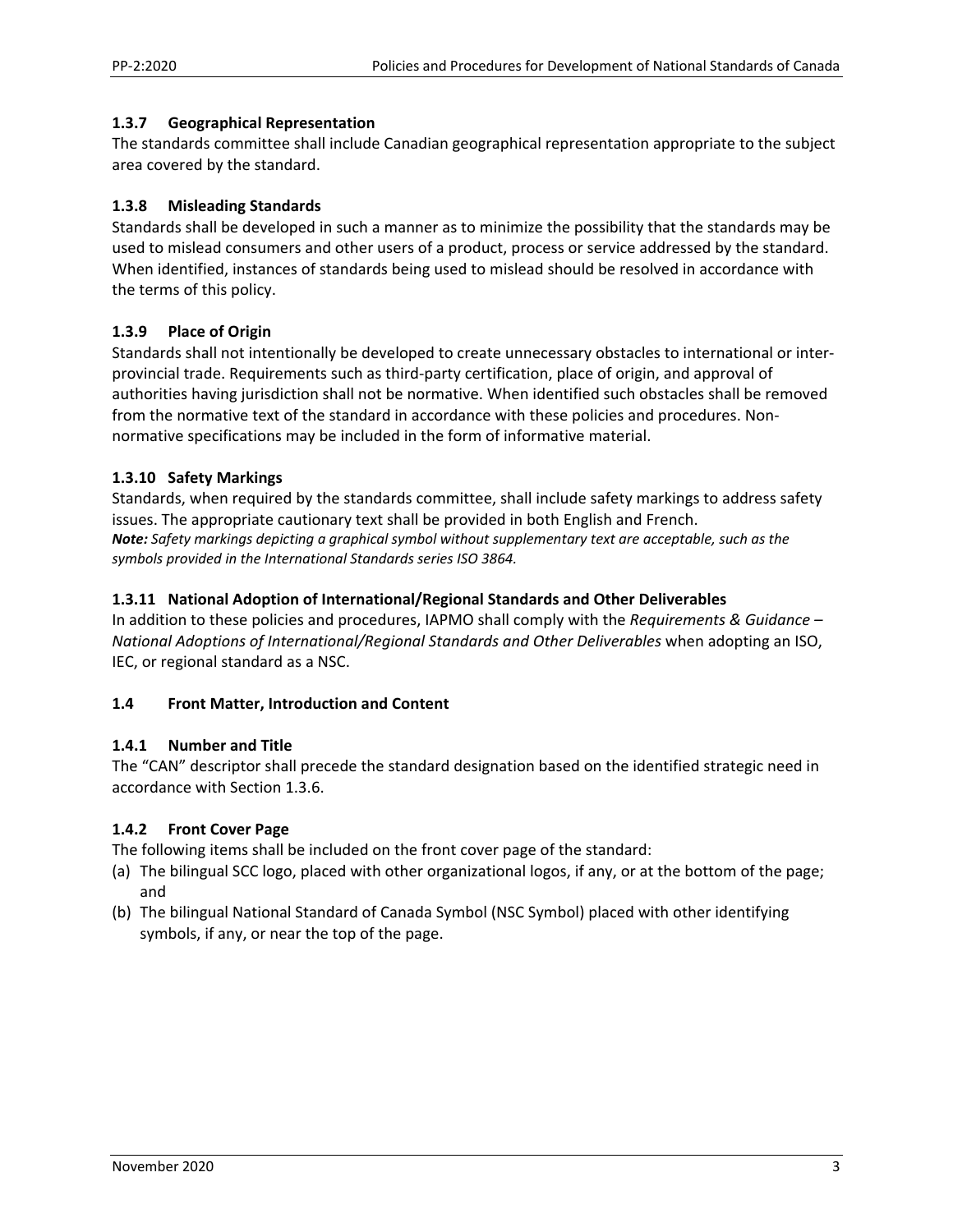#### **1.4.3 Introductory Pages**

The Standards shall have introductory pages with the following content in the language(s) appropriate to the standard:

- (a) the established timeline for review of the standard;
- (b) SCC foreword in accordance with the Canadian Standards Development Program Overview, Annex A;
- (c) statement indicating the standard was developed in compliance with the SCC Requirements and Guidance‐Accreditation of Standards Development Organizations;
- (d) the names of the standards committee members or the number of standards committee members representing the interest categories described in Section 3.3;
- (e) statement of availability of the Standard, English text in the French version, French text in the English version in accordance with the Canadian Standards Development – Program Overview, Annex B;
- (f) statement indicating it is the responsibility of the user of the standard to judge the suitability of the Standards for the user's purpose; and
- (g) ICS code(s).

### **1.4.4 Normative Content**

The normative sections of Standards shall include the scope, normative references, technical requirements, and if applicable, normative annexes, and terms and definitions. If annexes are included, they shall be identified "normative" or "informative".

#### **1.5 Suits or Claims**

The Secretariat shall promptly notify SCC of any suits or claims made against IAPMO arising from a standard designated as a National Standard of Canada. The Secretariat shall promptly notify its legal department of such suit or claim.

## **2 Organization of Standards Committees**

#### **2.1 Standards Committees**

The Standard Committee for a standard shall:

- (a) be established by IAPMO;
- (b) be responsible for developing and maintaining standards within IAPMO's scope of accreditation;
- (c) have a sufficiently diverse membership to ensure reasonable balance (see Section 3.2.3);
- (d) include Canadian representation; and,
- (e) not be dominated by any single interest group (see Sections 3.3 and 3.4).

### **2.2 Secretariat**

The Executive Committee shall be responsible for maintaining the Secretariat for the Standards Committees. The actions and activities of the Secretariat may be assigned to the V.P of Codes and Standards or the Standards Development Engineer. The Secretariat shall:

- (a) organize the Standards Committees;
- (b) provide administrative support, including secretarial services such as distributing agendas and minutes;
- (c) process membership applications and notification of employment changes;
- (d) determine the size of the Standards Committees and subcommittees;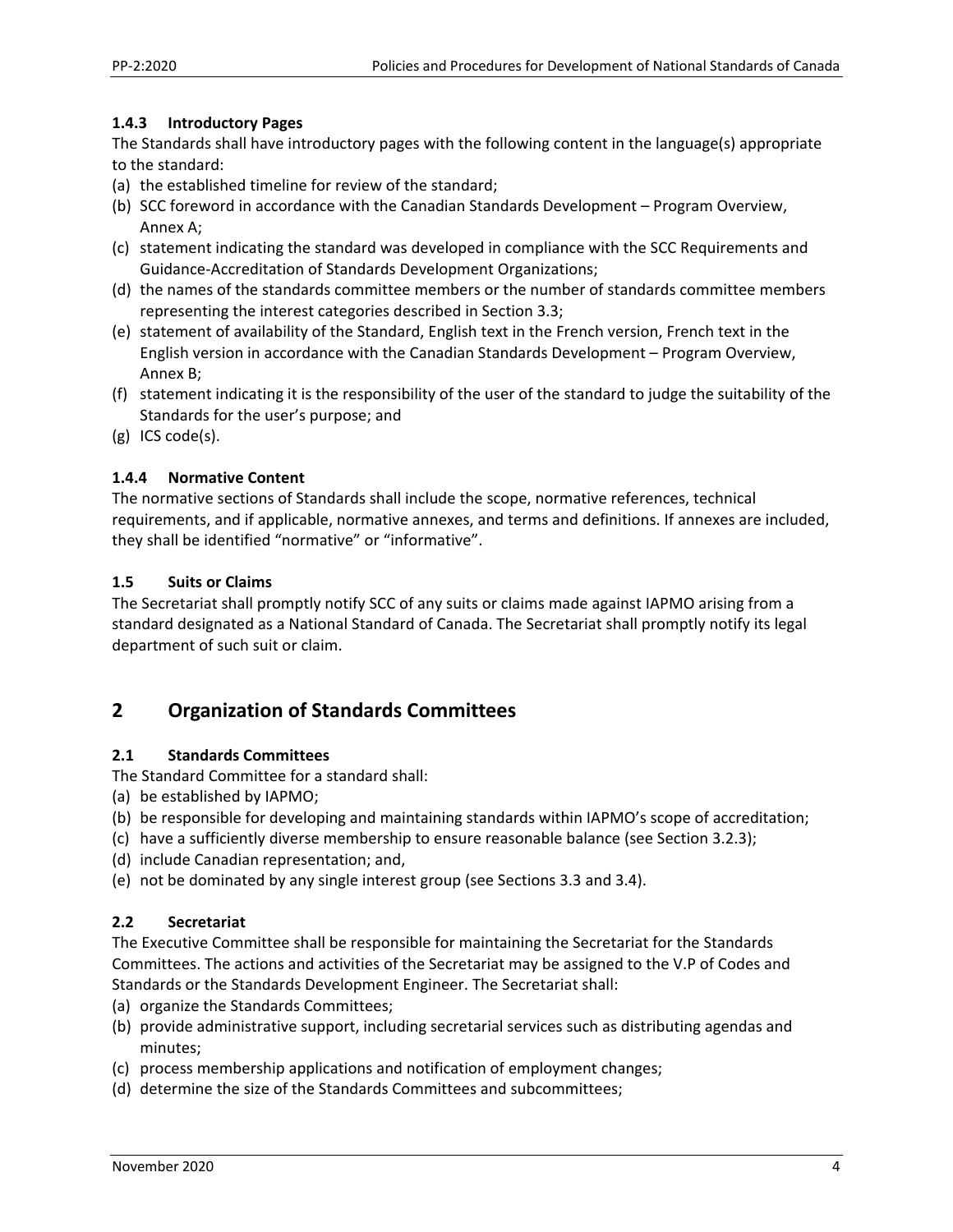- (e) approve appointments of alternates;
- (f) maintain all records pertaining to the Standards Committees, including committee activities, assigned standards, and membership rosters of Standards Committees, subcommittees, and task groups;
- (g) issue formal notifications;
- (h) offer standards for public review;
- (i) issue and administer ballots, conduct recorded votes at meetings, and participate in the resolution and disposition of negatives and late ballots;
- (j) publish approved standards and revisions thereto;
- (k) process interpretations;
- (l) oversee compliance with these *Policies and Procedures*, including legal review as necessary;

(m) process appeals;

- (n) process revisions to these *Policies* and *Procedures*;
- (o) publish announcements in the media concerning standards activity, including work program announcements; and,
- (p) be responsible for ongoing maintenance and reporting of standards.

#### **2.3 Official Records**

#### **2.3.1 Availability**

Standards Committee records shall be available for directly and materially interested parties, subject to reasonable conditions of time, location, cost, and convenience.

### **2.3.2 Retention**

Records related to new, revised, or reaffirmed standards shall be retained for a minimum of one complete standards cycle (i.e., until the standard is revised, withdrawn, or reaffirmed). Records concerning withdrawn standards shall be retained for at least five years from the date of withdrawal, or for a duration consistent with the audit schedule.

### **2.4 Executive Committee**

The IAPMO Executive Committee shall:

- (a) consist of the VP of Codes and Standards Development, Executive VP of Business & Product Development, and an IAPMO Representative;
- (b) revise and approve these *Policies and Procedures*;
- (c) appoint the secretary of the respective Standards Committees;
- (d) work with the chairperson and secretary of the respective Standards Committee to govern the Standards Committees, which includes:
	- (i) appointing Standards Committee officers, upon consideration of recommendations from the respective Standards Committee;
	- (ii) appointing and categorizing Standards Committee members, upon consideration of recommendations from the respective Standards Committee chairperson;
	- (iii) terminating Standards Committee members; and
	- (iv) conducting periodic reviews of the Standards Committee membership, considering expertise, balance, geographical representation, and individual contributions, and taking into account changes in the nature of the committee's scope and changes in the interests of its members.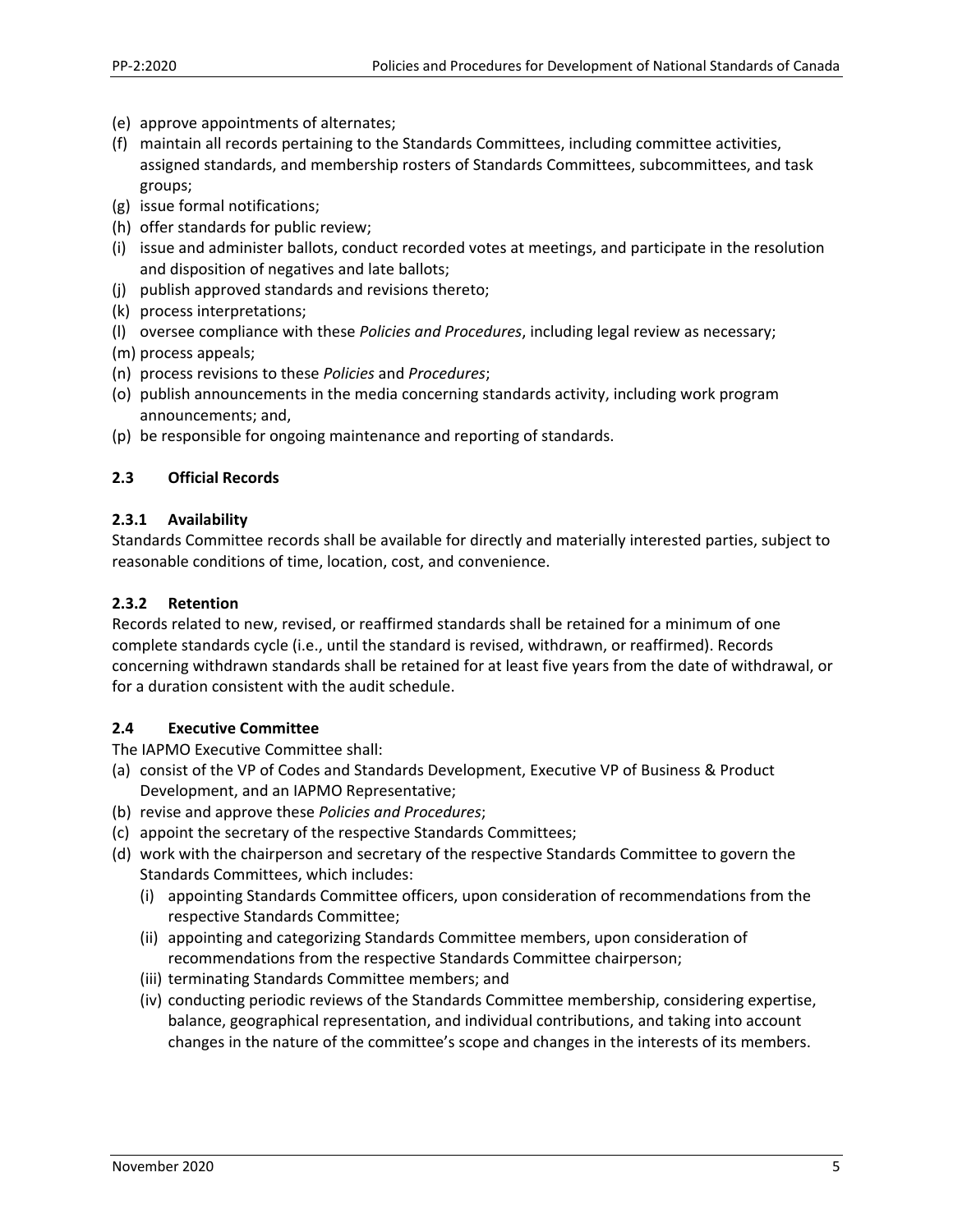#### **2.5 Correspondence**

#### **2.5.1 General**

Correspondence from a Standards Committee or subcommittee member to the entire membership shall be forwarded to the Secretariat for approval and distribution. All official Standards Committee and subcommittee correspondence (e.g., meeting notices, agendas, reports and ballots) shall be distributed by the Secretariat. Copies of all correspondence between Standards Committee and subcommittee members, related to IAPMO standards activities, shall be forwarded to the Secretariat.

#### **2.5.2 Confidentiality**

All Standards Committee or subcommittee correspondence shall be considered privileged and confidential and shall not be used for publication or reference.

#### **2.5.3 External Correspondence**

External inquiries related to the Standards Committees, subcommittees and standards shall be directed to the Secretariat. Standards Committee and subcommittee members should advise individuals who contact them that responses to all inquiries are handled by the Secretariat.

## **3 Standards Committee**

#### **3.1 General**

Membership on Standards Committees shall be open to all stakeholders, subject to the procedures in Sections 3.2 through 3.10.

#### **3.2 Applications and Appointments**

#### **3.2.1 Application**

Individuals seeking membership on a Standards Committee shall submit a written request to the Secretariat indicating their interest in the work of the Standards Committee and their qualifications, willingness to participate, and affiliation(s) that might affect their classification. Applicants shall identify their interest category (see Section 3.3).

#### **3.2.2 Process**

The Secretariat shall process all membership applications and notify the applicants and the Standards Committees of the actions taken on applications and their right to appeal (see Section 8). The secretariat shall document efforts to address the challenges of finding resources for participation.

#### **3.2.3 Considerations**

Members from diverse interest categories shall be sought with the objective of balance. In accepting or rejecting applicants, consideration shall be given to the following:

- (a) need for active participation by members of each interest group;
- (b) balance of members for each interest group;
- (c) potential for dominance by members of a single interest group;
- (d) extent of interest expressed by the applicant and willingness to participate; and
- (e) qualifications and ability to materially contribute to the work of the Standards Committee.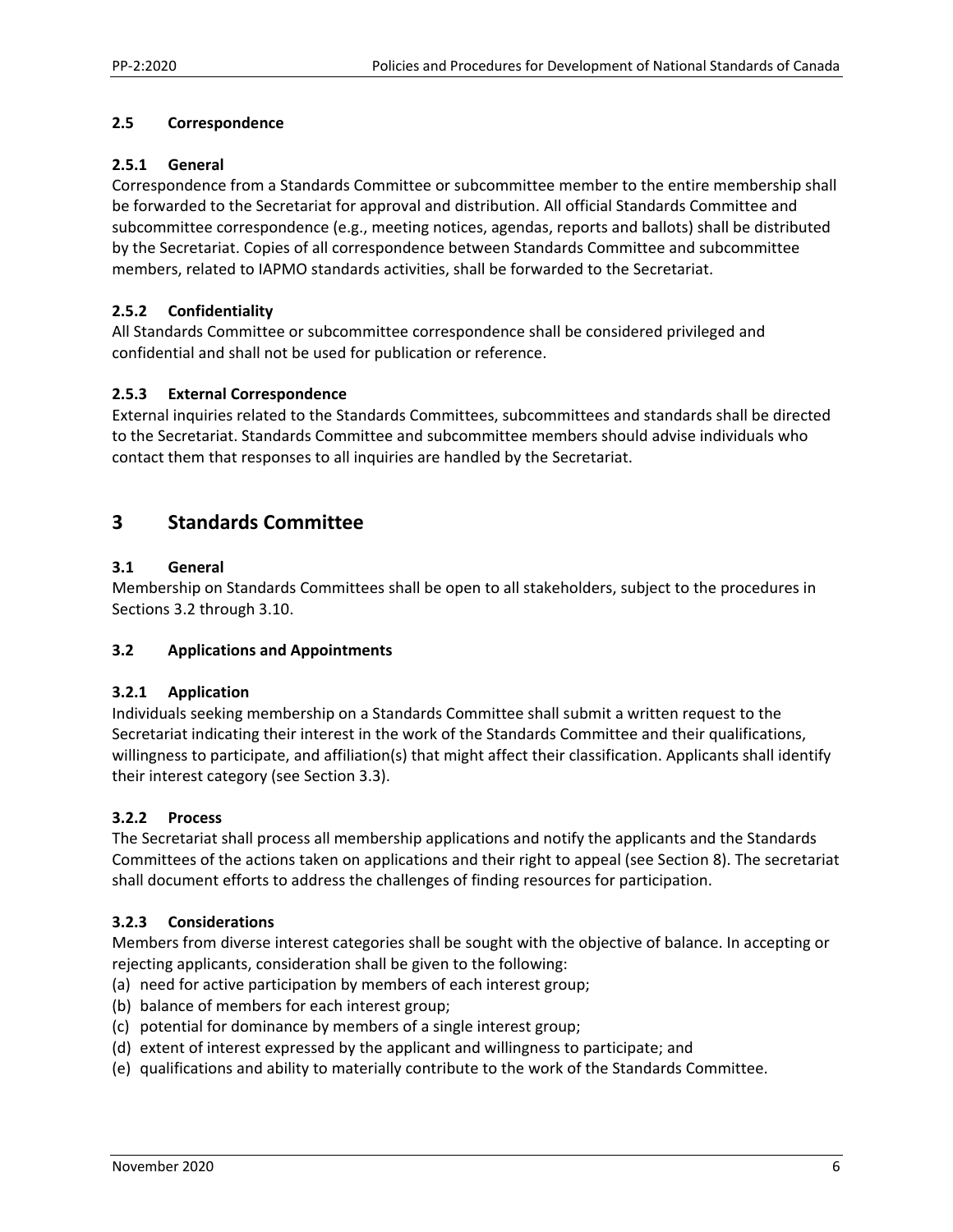#### **3.2.4 Appointments**

Following consideration of the applications, the Executive Committee, upon consideration of recommendations from the respective Standards Committee chairperson, shall decide whether the applicant should be appointed as a member or not (i.e., accept or reject the application). Members shall be notified, in writing, when they are appointed to or removed from the Standards Committees.

### **3.2.5 Term**

Members shall be appointed for 2‐year terms and be eligible for reappointment.

#### **3.3 Interest Categories**

#### **3.3.1 General**

Members appointed to serve on the Standards Committee shall be classified as a representative in one of the following definitions:

- (a) *Producer (Manufacturer) Interest* this category shall include those who are predominantly involved in the production (i.e., manufacture), promotion, retailing, or distribution of the subject products, materials, or services (e.g., manufacturers, distributors, licensors, developers, associations of any of these groups, and professional consultants to any of these groups).
- (b) *User Interest* this category shall include those who are subject to the provisions of the standards or who voluntarily use the standards (e.g., testing laboratories, certification bodies, regulatory agencies, and standards developing organizations).
- (c) *General Interest* this category shall include those who are neither producers nor users (e.g., academics, consumers, contractors and subcontractors, construction labor organizations, educators, researchers, and technical societies).

#### **3.4 Balance of Representation**

To ensure that Standards Committees have balanced representation, no single interest category shall constitute a majority of the voting membership of a Standards Committee.

#### **3.5 Standards Committee Officers**

#### **3.5.1 Structure**

Each Standards Committee shall have a Chairperson and Secretary. The Standards Committee or Executive Committee may also appoint a Vice Chairperson.

### **3.5.2 Term**

Standards Committee officers shall be appointed for 2‐year terms and are eligible for reappointment.

### **3.6 Size of Standards Committees**

The Executive Committee shall determine the size of each Standards Committee (minimums and maximums) to ensure that

- (a) all necessary interests are adequately represented;
- (b) balance of representation is maintained and there is appropriate Canadian participation; and
- (c) the Standards Committee is able to function efficiently.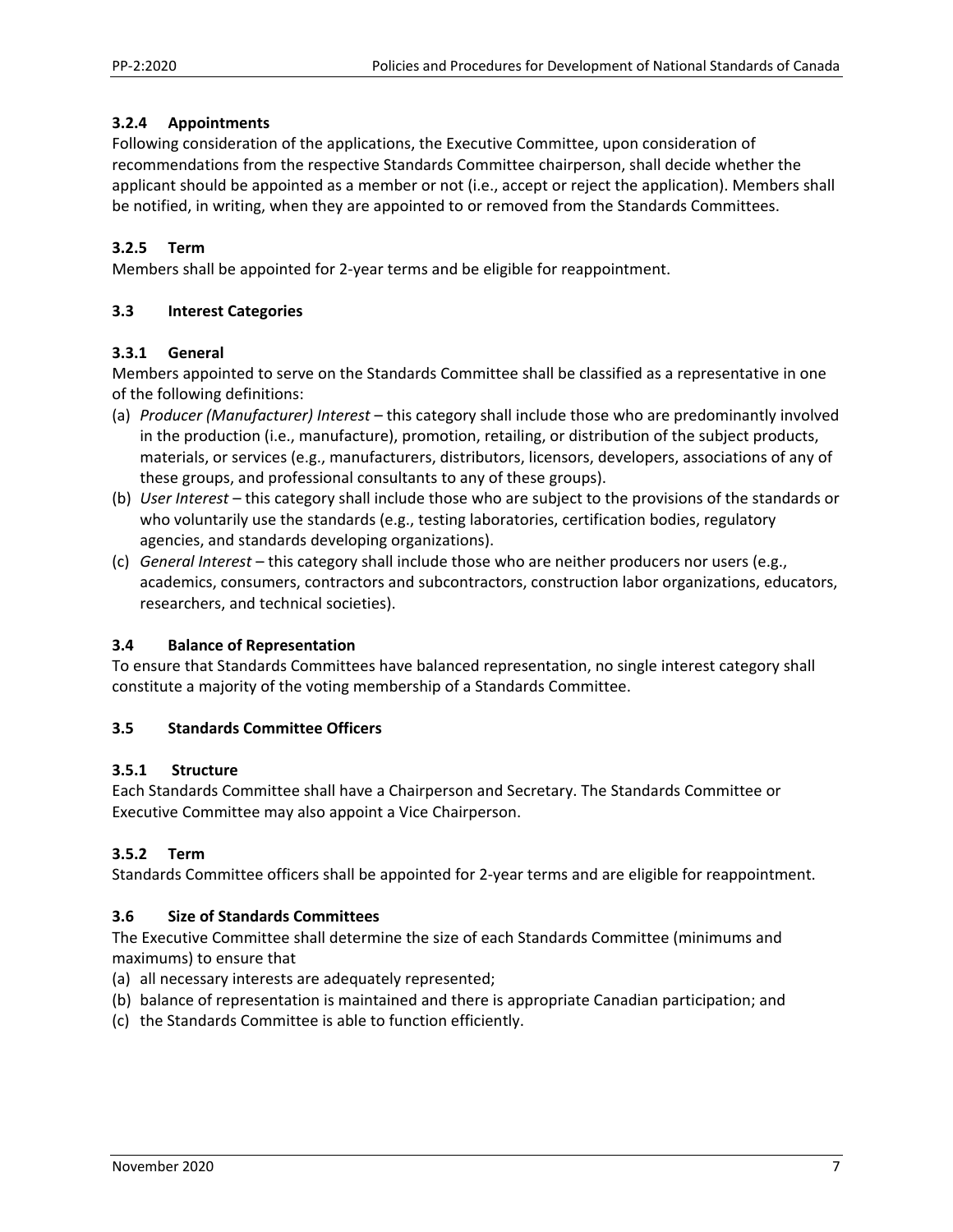#### **3.7 Alternates**

Committee members may appoint standing alternates subject to the approval of the Executive Committee. The alternate's expertise should correspond to the member's interest category. Each alternate shall represent only one voting member.

**Note:** *An alternate is an individual authorized to act for a member of a committee in that member's absence.* 

#### **3.8 Representation of Organizations**

There shall be no more than one voting member from any given company or organization on any given Standards Committee.

#### **3.9 Termination of Membership**

The Executive Committee may terminate the membership of an individual on a Standards Committee for cause, including inactivity. A Standards Committee member shall be considered inactive for failure to:

- (a) return two successive ballots; or
- (b) attend at least one Standards Committee, subcommittee, or task group meeting in a three‐year period.

#### **3.10 Changes in Employment or Affiliation**

#### **3.10.1 Notification of Changes**

Standards Committee members shall notify the Secretariat of any changes in employment or affiliation affecting his or her categorization or voting interest and shall submit a new application if continued membership on the Standards Committee is desired. The application shall be processed in accordance with Section 3.2.

#### **3.10.2 Review of Alternate**

The continued participation of a previously appointed alternate shall be reviewed at the same time as that of the member changing affiliation or employment.

#### **3.11 Subcommittees**

Subcommittees (e.g. working groups) may be established by the executive committee for assisting with the development of standards or portions of standards. Subcommittees may provide recommendation to the Standards Committee prior to public review.

- (a) Membership on subcommittees may include persons who are not members of the Standards Committee.
- (b) Balance representation shall not be required on subcommittees.
- (c) Applications for membership on a subcommittee shall be in accordance with Section 3.2.
- (d) Quorum shall not be required.

## **4 Meetings**

#### **4.1 Notification**

Written notices for meetings of Standards Committees shall be given at least 30 days in advance of the meetings. An agenda shall be prepared by the Secretariat and distributed prior to the meeting.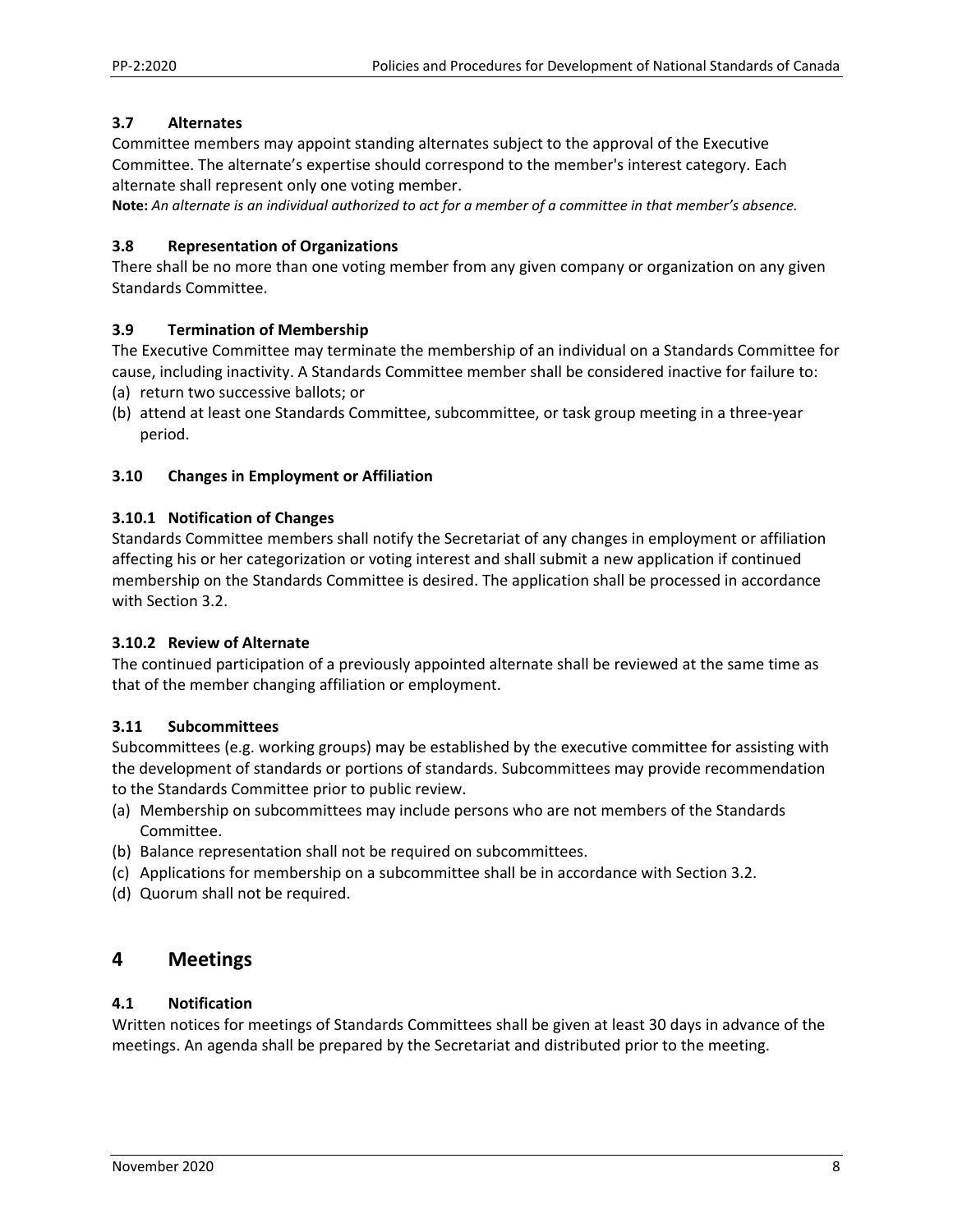#### **4.2 Guests (Open Meetings)**

Standards Committee meetings are open to the public, except for executive sessions. Guests

- (a) shall not have the right to vote;
- (b) shall be entitled to receive copies of meeting reports if requested in writing; and
- (c) shall be permitted to express their views through the Committee Chairperson on the item being discussed.

## **4.3 Executive Sessions**

Meetings shall be held in executive session, as necessary and when directed by the Standards Committee Chairperson, for considering administrative and other sensitive issues not related to the technical content of any standards or the disposition of ballots or public comments. Attendance at executive sessions shall be limited to committee members and the Secretariat.

## **4.4 Quorum**

More than 50% of the members of a Standards Committee or a subcommittee (or their alternates) shall constitute a quorum for conducting business at a meeting. No special quorum requirements exist for subcommittees. Matters shall be deemed approved by the affirmative vote of a majority of the members present, except with respect to matters covered in Section 6. If a quorum is not present, actions on agenda items may be taken, but shall be subject to ratification by a letter ballot of the Standards Committee.

### **4.5 Parliamentary Procedures**

On questions of parliamentary procedure, Robert's Rules of Order shall apply.

# **5 Notifications, Development, Public Review, and Publishing**

### **5.1 Notifications of Standards Activities**

### **5.1.1 General**

The Canadian public shall be notified at specific stages in the development process through Notice of Intent (NOI) submitted to the Centralized Notification System (CNS) platform in accordance with the following:

- (a) The stages shall be completed in a timely manner.
- (b) Proposals for new standards or reaffirmation, revision, or withdrawal of existing standards shall be provided through NOI submitted to the CNS platform in either English or French or both.
- (c) The content of the NOI's shall include:
	- (i) Designation number
	- (ii) Title
	- (iii) Scope
	- (iv) Project Need
	- (v) IAPMO's Contact information
	- (vi) ICS codes
- (d) IAPMO shall issue a new NOI when International harmonized stage code 10, Proposal stage, has not been met within a maximum timeframe of 12 months.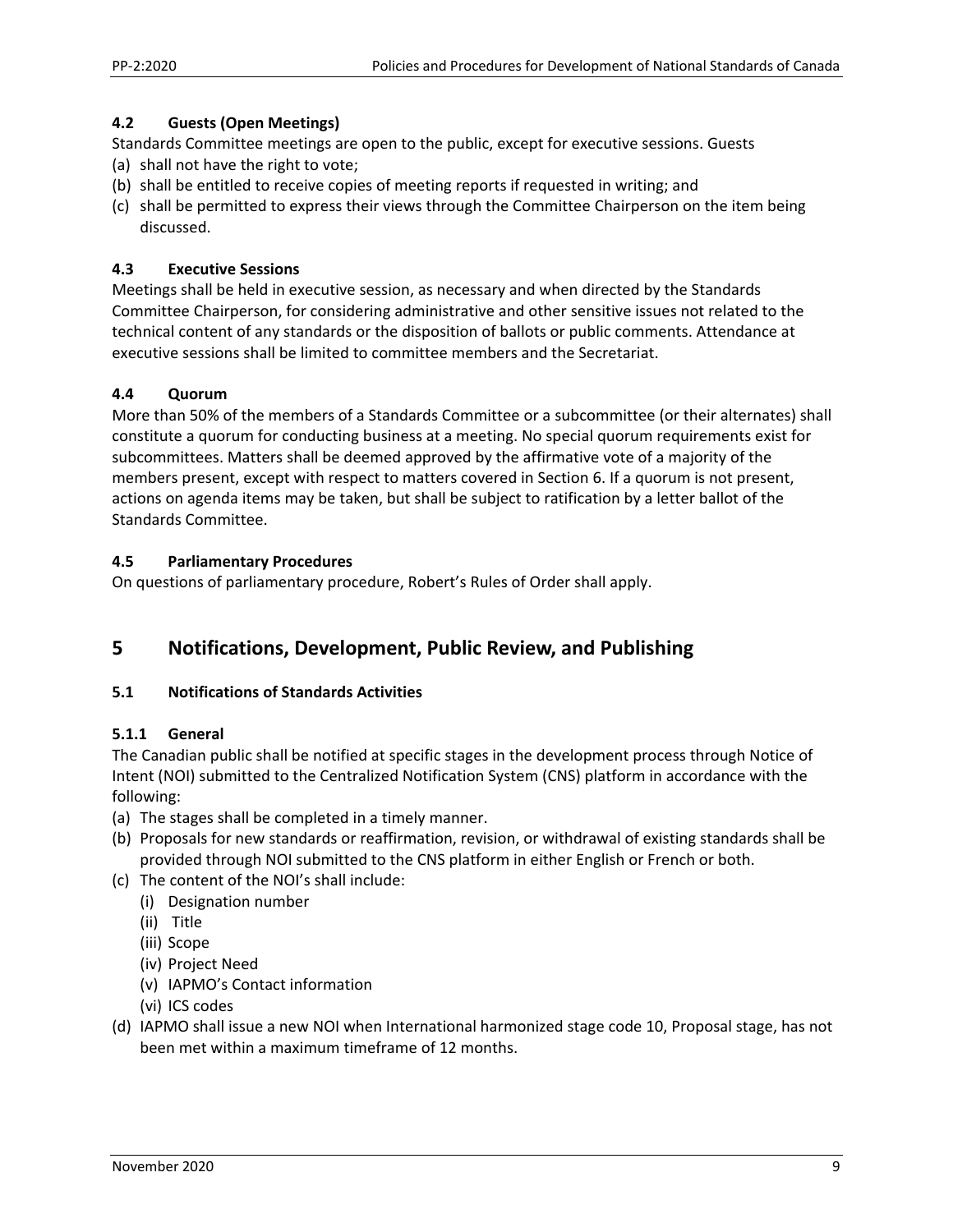- (e) If substantive changes are made to a draft standard subsequent to public review, those substantive changes shall be subjected to an additional public review, in accordance with Item (c). The Secretariat shall determine whether listing of proposed standards actions shall be concurrent with the final Standards Committee ballot and whether announcement in other suitable media is appropriate.
- (f) Once a standard has undergone complete due process and is ready for publication, evidence shall be retained.
- (g) A final "Second Level" review of the standard shall be made by the Secretariat to verify compliance with the procedural and development process prior to publishing the completed standard.
- (h) Upon publication, a copy of the standard shall be submitted to SCC including electronic copies of new standards, new editions, amendments reaffirmations and the underlying metadata.
- (i) Upon Completion, the Canadian public shall be notified that a standard has been completed. Published standards may be commented at any time, and such comments shall be referred to the responsible Standards Committee or Subcommittee for consideration, as appropriate, in accordance with Section 5.1.2

### **5.1.2 Public Review Period**

### **5.1.2.1 Sixty Day Public Review Period**

Prior to final approval, Standards shall be available for public review for at least 60 calendar days except when it is determined that a 45-day public review is appropriate in accordance with Section 5.1.2.2. The Canadian public shall be notified of standards available for public review. The minimum information provided in the notice shall include:

(a) the start and end dates of the review period; and,

(b) indication of how and where to obtain a copy of the standard draft.

*Note 1: Any fees charged for this service, apart from the real costs of delivery, should be the same for foreign and domestic parties.* 

*Note 2: The minimum period of 60 calendar days may be shortened with appropriate rationale and action to proactively inform affected stakeholders. Appropriate rationale may involve health and safety reasons for the public or the environment.*

### **5.1.2.2 Forty‐Five Day Public Review Period**

The public review period of a standard may be shortened to 45 calendar days when determined that urgent problems of safety, health or environment arise or threaten to arise. In this case, the Secretariat shall:

- (a) Proactively inform affected stakeholders where the draft standard can be obtained, and the public review period start and end dates; and,
- (b) Make the draft standard available in an electronic format within one day of a request.

### **5.1.3 Work Program**

## **5.1.3.1 General**

Standards development activities shall be tracked through use of the IAPMO Work Program Table.

(a) The IAPMO's Work Program Table shall be published at least once every six months. *Note: To assist with SCC's publication of the IAPMO Work Program content, it should be entered into the CNS in January and July.*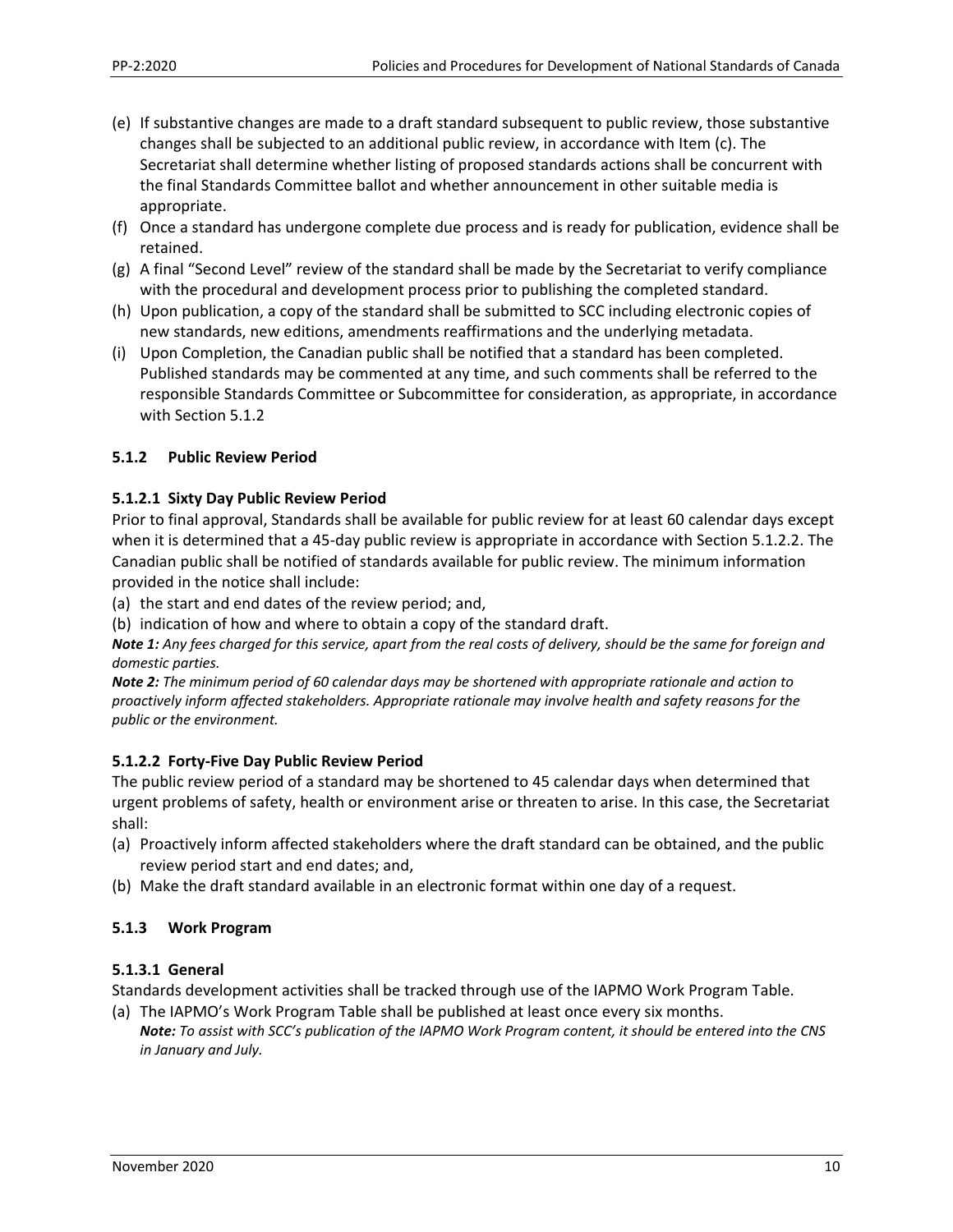(b) The IAPMO Work Program Table shall be publicly available, and a copy shall be provided upon request.

*Note: Any fees charged for this service, apart from the real costs of delivery, should be the same for foreign and domestic parties.* 

- (c) Notice of the IAPMO work program shall Include the name and address of the standardizing body, the name and issue of the publication in which the work program is published, the period to which the work program applies, its price (if any), and how and where it can be obtained.
- (d) The Work Program content shall be provided to SCC to be published on SCC's CNS platform.

### **5.1.3.2 Work Program Contents**

The work program provided to SCC shall include the following:

- (a) The standard that is currently being prepared;
- (b) The standards published in the preceding period;
- (c) The classification relevant to the subject matter of the standard using the International Classification of Standards Codes (ICS);
- (d) The development‐stage code and start date, based on the ISO International harmonized stage codes.
- (e) The public review comment period start and end dates; and,
- (f) References to any International Standards taken as a basis.

#### **5.1.4 Identification of Duplication**

The Secretariat shall monitor the Centralized Notification System (CNS) platform for possible duplication of existing standards. And, prior to drafting a standard, the Centralized Notification System (CNS) platform shall be used to identify duplicate standards. When duplication is identified or raised, the Duplication Resolution Mechanism (DRM) shall be used in accordance with Section 6.1 of the *Canadian Standards Development, Program Overview*.

#### **5.2 Processing of Public Review Comments**

#### **5.2.1 Resolution of Public Comments**

The Standards Committee shall attempt to resolve all public comments with the consideration of subcommittee (if any) input. If requested each commenter shall be notified, in writing, of the Standards Committee's decisions regarding the resolution and disposition of their comments. Such responses shall include reasons for deviations from relevant international/regional standards, and other deliverables if requested.

### **5.2.2 Consideration of Proposals**

Proposals for the development of new or revised standards shall be considered in a timely manner.

### **5.2.3 Decisions on Comments**

The Chairperson or Secretariat shall determine which comments are editorial and which are substantive (i.e. technical). Editorial comments shall be resolved by the Chairperson or Secretariat with the objector. Comments not related to the matters being offered for public review shall be ruled non‐germane.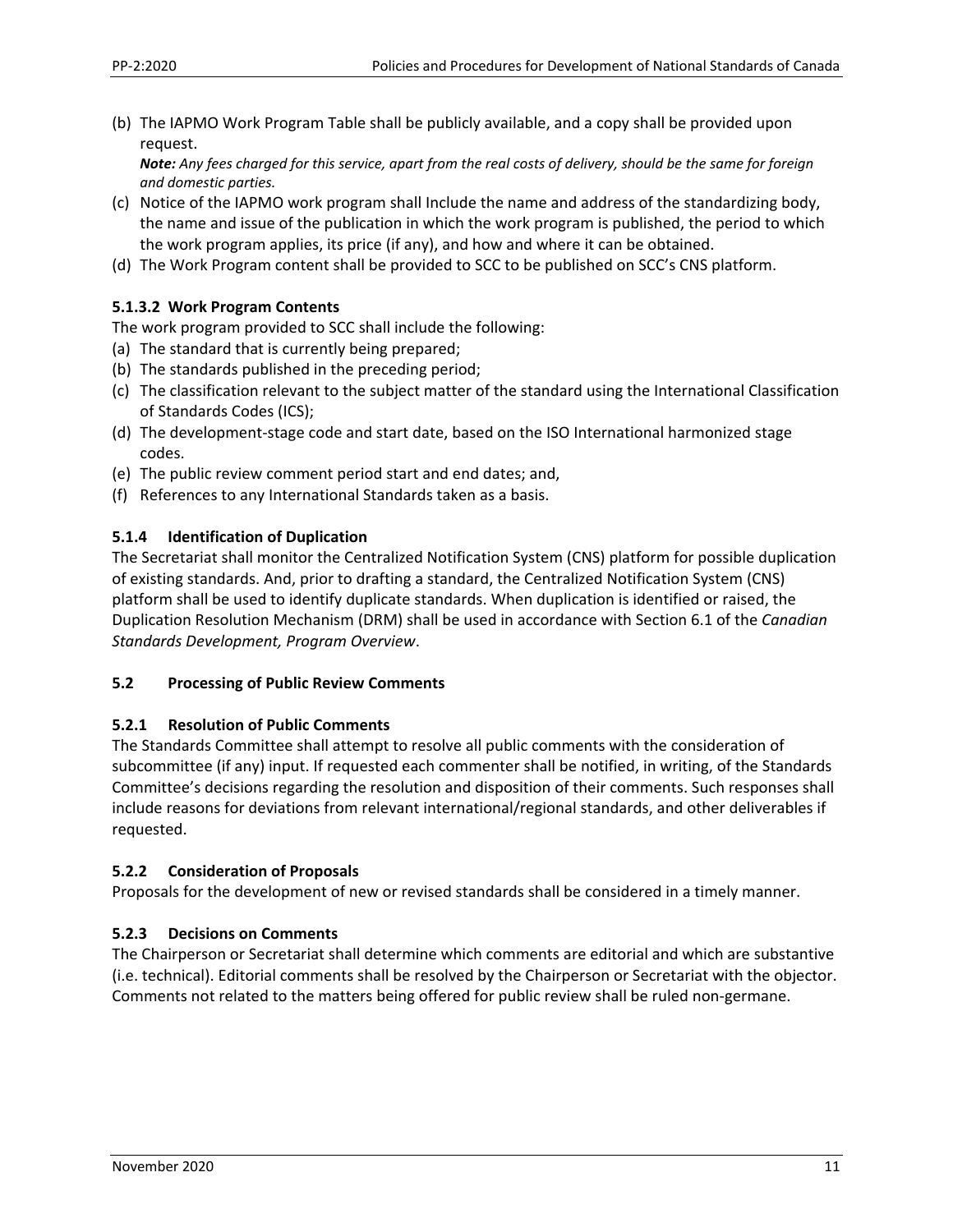#### **5.2.4 Non‐persuasive or Non‐germane Comments**

Comments ruled non‐persuasive or non‐germane shall be considered resolved if, within 7 calendar days of receiving a notification, the commenter does not respond in writing indicating that he or she wishes to have the comment reported as unresolved.

#### **5.2.5 Substantive Comments**

Substantive (technical) comments shall be resolved by the Secretariat. All unresolved objections from the public review process and attempts at resolution shall be designated as such and recirculated back to the Standards Committee to afford members the opportunity to respond, reaffirm or change their vote.

#### **5.2.6 Comments After Public Review Period**

Comments received after the public review period has closed shall be considered in the same manner as new proposals for the next revision cycle.

#### **5.3 Recording, Publishing, and Maintenance Including Amendments Reaffirmations and Withdrawals**

#### **5.3.1 Recording**

Records of the standards development activities shall be prepared and maintained.

#### **5.3.2 Publishing**

Standards shall only be published following a "Second Level" review as required in accordance with Section 5.1.1(g) to verify compliance with the procedures of this document. Evidence of the "second level" approval shall be retained. Standards that have been approved by the Standards Committee for publication shall be published promptly, and made available under reasonable terms and conditions. *Note: Any fees charged for this service shall, apart from the real costs of delivery, be the same for foreign and domestic parties.* 

#### **5.3.3 Maintenance**

#### **5.3.3.1 General**

All standards shall be responsive to stakeholder needs and reviewed on a periodic basis to ensure they remain current and technically valid. The schedule for periodic review of each standard shall be included in the front matter of the standard and the Secretariat shall initiate the Standards Committee review of each standard within a reasonable established timeline. In the event that no updates are issued for a period of four years from the date of publication, action to update (new edition or revision), reaffirm, or withdraw the standard shall be initiated in accordance with these procedures.

#### **5.3.3.2 Periodic Maintenance**

Standards shall be kept current and relevant by committee review of the entire document and the outcome activity completion (publication or withdrawal) not to exceed five years from the date of publication.

#### **5.3.3.3 Continuous Maintenance**

When technical change is required, the IAPMO shall:

- (a) validate technical changes with the Standards Committee;
- (b) take appropriate action in order to address the issue(s); and
- (c) notify affected stakeholders/public.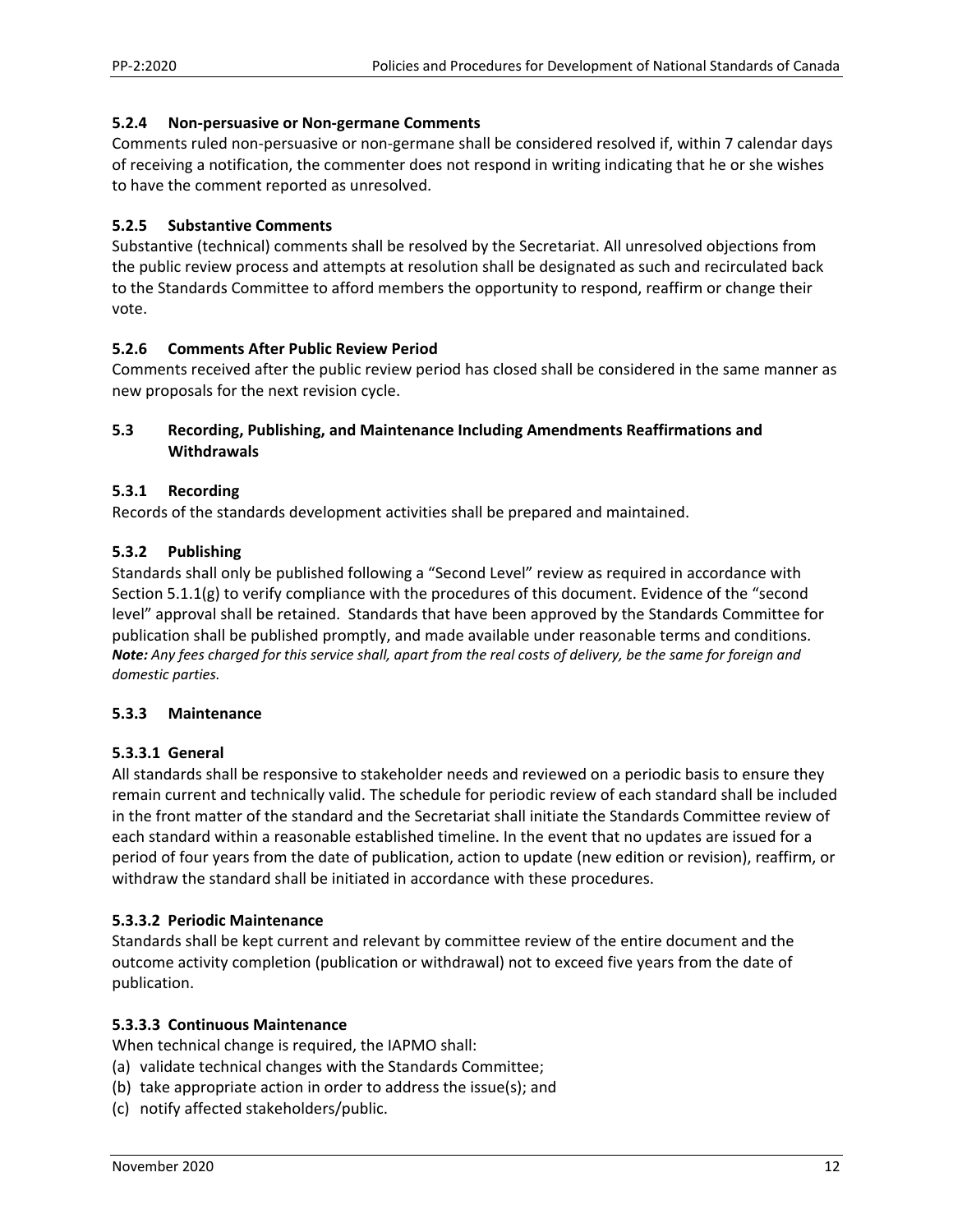### **5.3.3.4 Stabilized Maintenance**

A standard under stabilized maintenance shall meet the following:

- (a) addresses mature technology/practices;
- (b) is not health or safety related; and
- (c) is a published standard that has been reaffirmed at least once.

#### **5.3.4 Revisions**

When an existing standard is revised to incorporate technical changes, it shall comply with the policies and procedures in this document.

#### **5.3.5 Reaffirmation**

A reaffirmation shall comply with the requirements specified in the policies and procedures in this document.

#### **5.3.6 Withdrawal**

When considering the withdrawal of a National Standard of Canada, the Standards Committee shall consider the impact on Canadian legislation, in particular where a standard may be referenced. If a NSC is withdrawn and is included in the listings of standards for sale, it shall be clearly identified as withdrawn. If it is sold, the status of withdrawn as an NSC shall be included on the cover of the standard itself. When a standard fails to meet the requirements of this document, the standard shall be withdrawn. The Canadian public shall be notified when a standard has been withdrawn.

## **6 Voting Procedures**

### **6.1 General**

The approval process shall be based on evidence of consensus reached by the Standards Committee. The approval process shall not be used to block or obstruct the promulgation of standards.

#### **6.2 Ballots**

Approval, revision, reaffirmation, technical changes, interpretations, and withdrawal of standards shall be approved by letter ballots or recorded votes of the Standards Committees. The Secretariat shall issue and canvass ballots. All voting members have the obligation to vote, and votes may be cast by the members or their alternates.

### **6.3 Voting**

Each voting member shall vote using one of the following four options:

- (a) **Affirmative**: when the technical content of the draft is acceptable as presented.
- (b) **Affirmative with comment**: when the technical content of the draft is acceptable, and no substantive changes are required, except for editorial changes or clarifications.
- (c) **Negative with reasons**: when the technical content of the draft is deemed unacceptable, in error, or incomplete. Negative votes shall be supported with reasons. Whenever possible, the negative voter shall include specific actions to resolve the negative and change the vote to affirmative.
- (d) **Abstain with reasons**.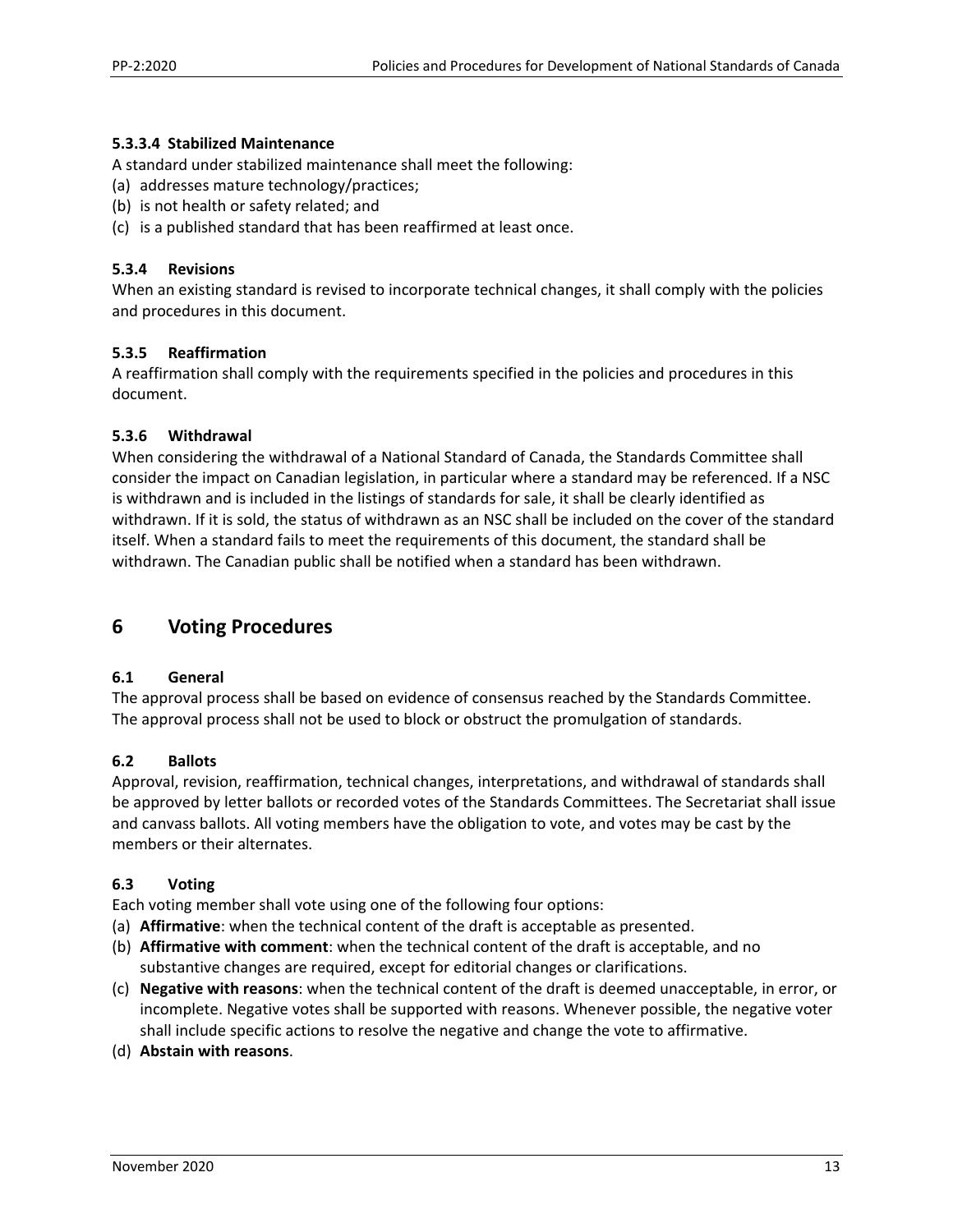### **6.4 Voting Period**

#### **6.4.1 Ballots**

Except for recirculation ballots, the time allotted to reply to a ballot shall be at least 21 calendar days. The time allotted to reply to a recirculation ballot shall be at least 7 calendar days. Ballots may be closed before the closing date if all the members of the consensus body cast their votes before the closing date. If the ballot closes prior to the deadline, the Secretariat shall notify the Standards Committee of such action 5 calendar days before the revised deadline date. If at the closing date there are insufficient returns to meet the numerical criteria for approval, the Secretariat, or with the concurrence of the Secretariat the Standards Committee chairperson may grant an extension of the voting period.

#### **6.4.2 Recorded Votes During Meetings**

Recorded votes during meetings may be taken and shall be conducted by the Secretariat. A notice that votes will be recorded shall be issued at least 21 calendar days prior to the meeting, and a copy of the proposed standard shall be included with the notice. Decisions shall be documented and changes to the standard made at the meeting shall be acceptable, provided they receive the necessary affirmative votes (see Section 6.5).

#### **6.5 Numerical Criteria for Approvals**

#### **6.5.1 Conditions for Approval**

Approvals, revisions, reaffirmations, withdrawals, substantive changes to and interpretations of standards shall be considered approved when the following conditions have been met:

- (a) more than 50% (simple majority) of the members who are eligible to vote cast affirmative votes; and;
- (b) the number of affirmative votes cast shall constitute at least two-thirds of the votes cast, excluding abstentions and negatives without reasons.

#### **6.5.2 Resolution of Negative Comments**

Approvals shall require, in addition to the numerical requirements of Section 6.5.1, that all negative votes with reasons be resolved in accordance with Section 6.7.

### **6.6 Ballot Records**

#### **6.6.1 Ballot Reports**

Ballot results (together with the reasons for and disposition of any negative votes) shall be properly documented and recorded in such a manner that each member's vote is identified. The results of each vote on the standard shall be reported as follows:

- (a) number of voting members;
- (b) number of voting members voting affirmatively;
- (c) number of voting members voting negative with reasons;
- (d) number of voting members voting negative without reasons;
- (e) number of voting members abstaining with reasons; and
- (f) number of voting members not returning ballots.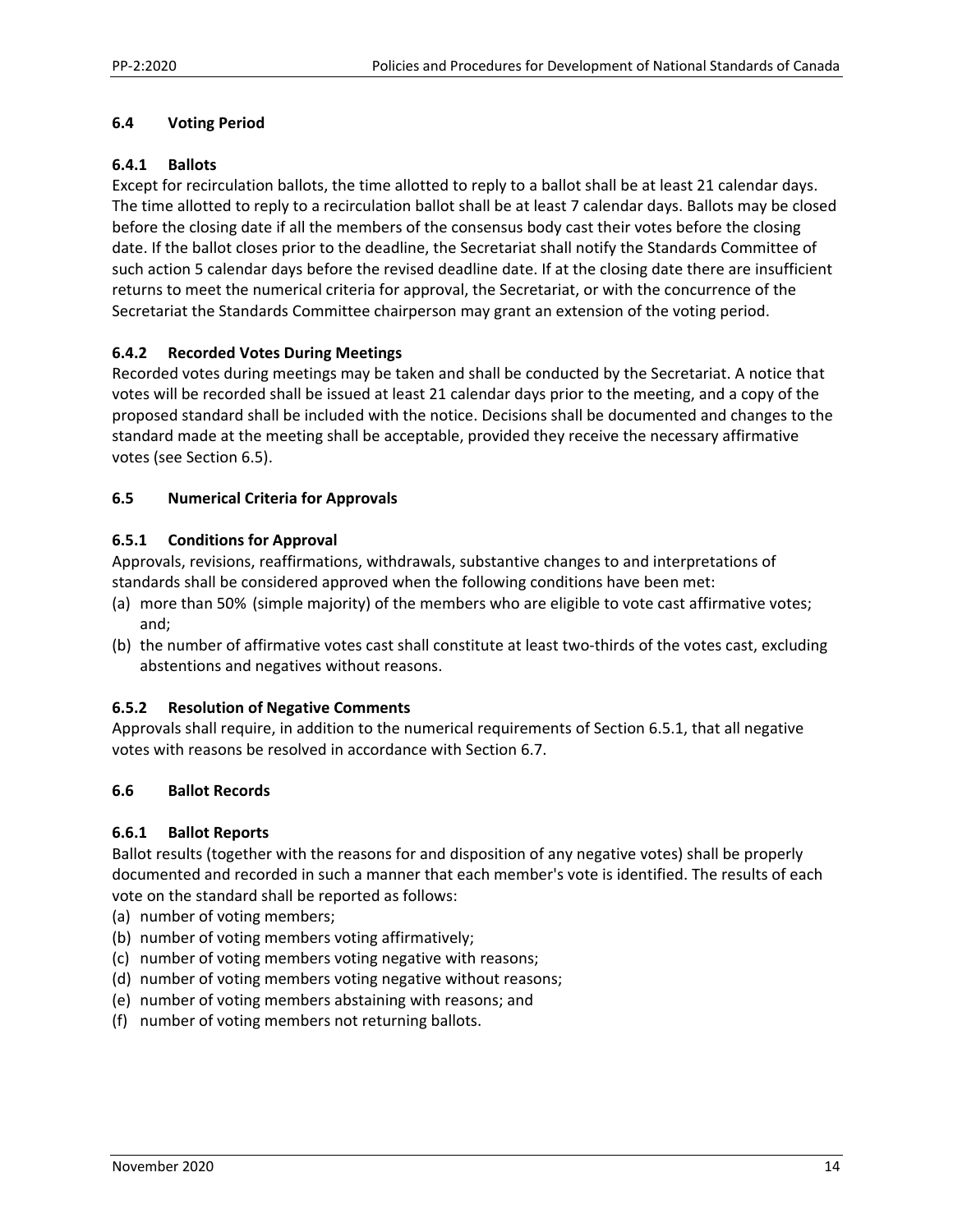### **6.6.2 Unresolved Objections**

The ballot report shall be forwarded to the Standards Committee. All unresolved objections and attempts at resolution shall be designated as such and recirculated to the committee in accordance with Section 6.7.6.

### **6.7 Negative Votes**

### **6.7.1 Decisions on Comments**

The Secretariat or Chairperson shall determine whether comments received with a negative vote are technical (substantive) or editorial. Editorial comments received with negative votes may be

- (a) resolved by the Chairperson or Secretariat with concurrence of the voter; or,
- (b) be processed in accordance with Section 6.9.

## **6.7.2 Negative Votes**

Negative votes with reasons may be resolved and dispositioned by the Standards Committee chairperson and the Secretariat by taking one or more of the following actions:

- (a) Attempt to resolve the negative vote directly with the voter and have the negative vote changed to affirmative.
- (b) Rule the negative vote non‐persuasive if the Standards Committee chairperson and the Secretariat find the comment non‐persuasive.
- (c) Rule the negative vote non‐persuasive if the reasons for the vote have previously been considered and not accepted by the Standards Committee. Such decision shall be supported by committee records.
- (d) Rule the negative vote non‐germane if
	- (i) it is not accompanied by supporting reasons; or
	- (ii) the supporting reasons are not relevant to the items being balloted.
	- (iii) Non-germane votes shall be considered as not cast for the two-thirds affirmative votes' requirement in Section 6.5.1(b).

## **6.7.3 Negative Votes by the Chairperson and Secretariat**

For negative votes referred by the chairperson and the Secretariat, the Standards Committee may rule that:

- (a) The negative vote is persuasive and should be accepted. In this event,
	- (i) the change(s) to the standard shall be approved through a new ballot or a recorded vote at a meeting; and
	- (ii) with the concurrence of the voter, the vote shall be reclassified as affirmative.
- (b) The negative vote is persuasive but should be considered as future business. In this case, with the concurrence of the voter, the vote shall be reclassified as affirmative.
- (c) The negative vote is non‐persuasive. The reasons for this decision shall be documented.
- (d) The standard should be put on hold for further study.

### **6.7.4 Rulings and Technical Changes**

In all cases, the rulings and technical changes to the standards shall be confirmed by ballot or recorded vote and properly documented.

### **6.7.5 Non‐persuasive or Non‐germane Votes**

When a negative vote is ruled non-germane or non-persuasive, the negative voter shall be notified, in writing, of the action, supporting rationale, and the right to appeal.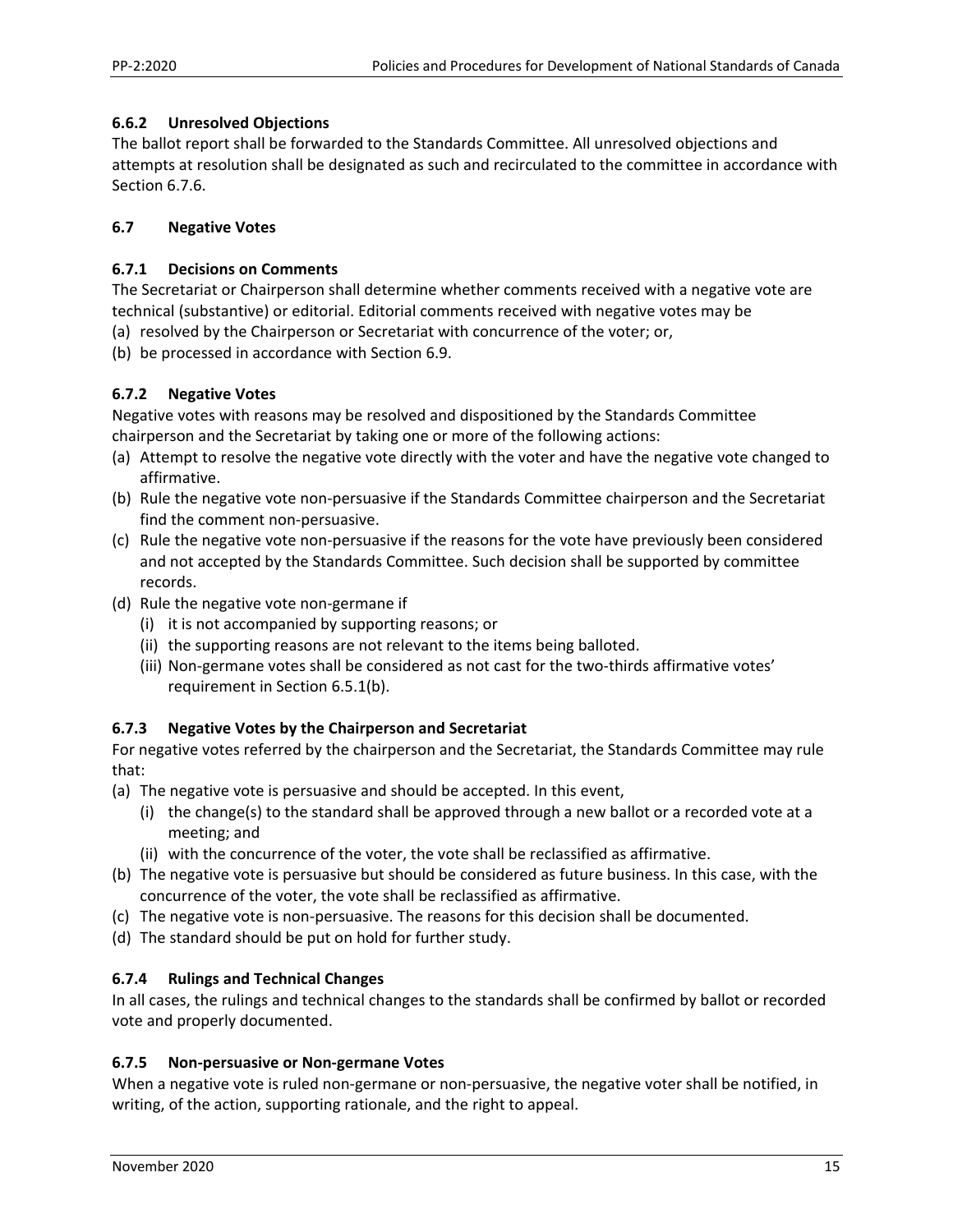### **6.7.6 Notification of Activity**

Unresolved objections, attempted resolutions to negative votes, and substantive changes made in a draft standard shall be reported to the appropriate Standards Committee to afford all members of that Standards Committee an opportunity to respond, confirm, or change their vote.

### **6.8 Negative and Abstention without Justification**

Negative votes without justification, abstentions without justification, as well as unreturned and blank ballots, shall be considered not cast.

### **6.9 Comments**

Comments accompanying affirmative votes, comments accompanying abstentions, and editorial comments accompanying negative votes addressed in Section 6.7 shall be considered by the Secretariat for submission as new proposals in accordance with Section 5.1.1.

## **6.10 Late Votes**

Negative votes submitted after the closing date of a ballot should be considered new business and not delay the publication of the standard, unless the Standards Committee chairperson and the Secretariat decide otherwise.

## **7 Interpretations, Inquiries and Requests**

### **7.1 Definition**

An interpretation is a written clarification of the meaning of a specific provision(s) of a standard, as determined by the Standards Committee in response to a written request for an interpretation.

## **7.2 Requests**

Requests for interpretations of standards shall be submitted in writing to the Secretariat and shall be forwarded to the chairperson. Requests for interpretation should be clear and unambiguous and phrased in such a way that a "yes" or "no" answer will address the issue. In addition, requests for interpretation should include:

- (a) the name and contact information of the individual requesting the interpretation;
- (b) name of organization the individual represents (if any);
- (c) the edition of the standard and appropriate sections or clauses for which the interpretation is being requested;
- (d) a concise explanation of the issue requiring a technical interpretation and, when appropriate, an illustrative sketch and supporting documentation defining the question;
- (e) an explanation of circumstances surrounding the actual field conditions; and,
- (f) any recommendations the requestor would like to make concerning a possible technical interpretation, along with appropriate justification or comments.

## **7.3 Processing Interpretations**

### **7.3.1 Interpretations**

Proposed interpretations may be prepared, in a timely manner, by the chairperson, Secretariat or another Standards Committee member with expertise on the particular subject.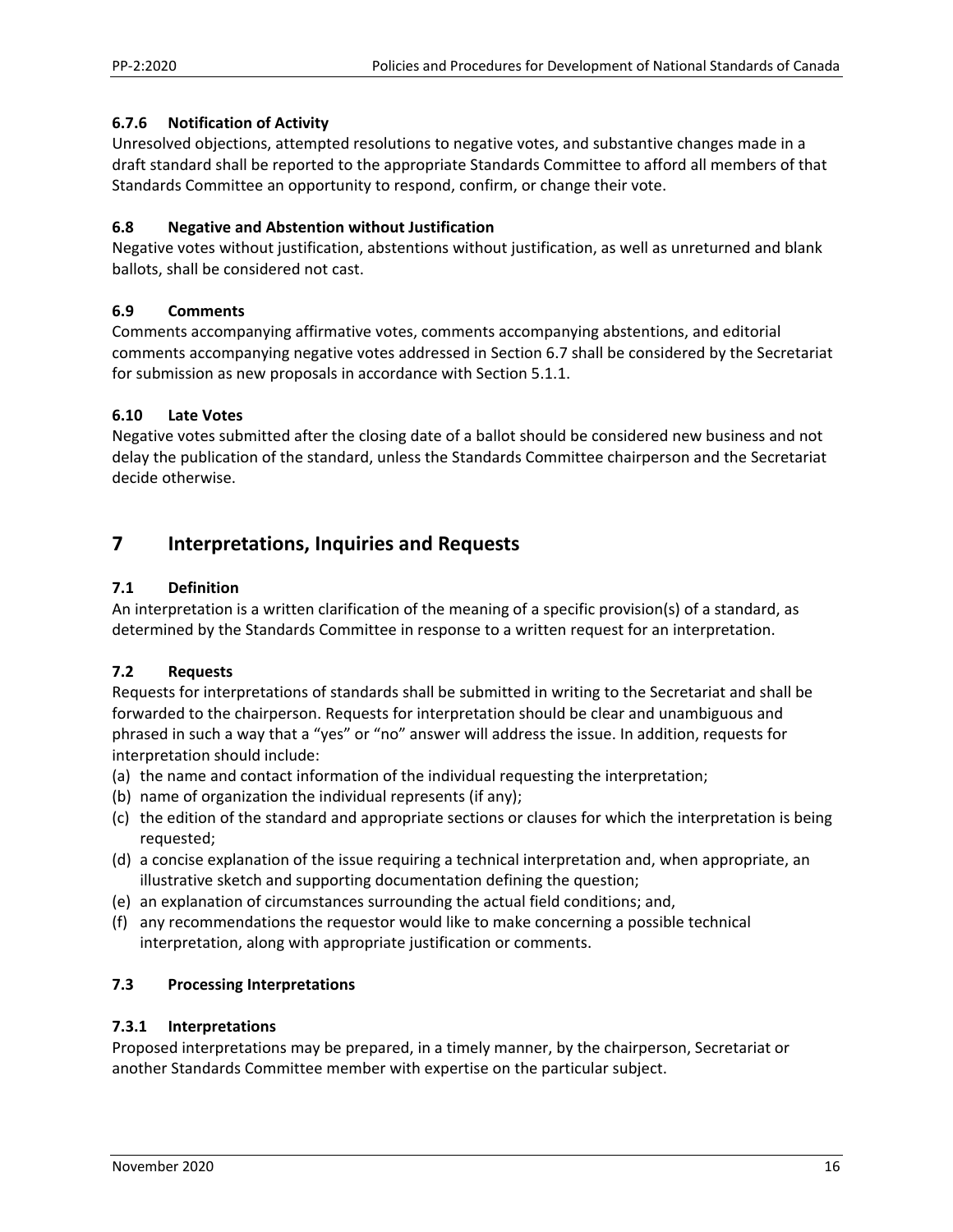#### **7.3.2 Interpretation Requirements**

All proposed interpretations shall be prepared in writing and shall be either:

- (a) submitted for ballot to the Standards Committee, and be approved in accordance with the criteria in Section 6.5; or,
- (b) submitted to the Executive Committee, and be approved through unanimous agreement.

#### **7.4 Accepting Requests for Interpretation**

Requests for interpretation shall not be accepted if the:

- (a) matter is known to be before the courts or an administrative tribunal; or
- (b) requests refer to
	- (i) a superseded or withdrawn standard; or
	- (ii) notes or informative appendices.

#### **7.5 Notification of Interpretations**

Notification of interpretations shall be sent in writing to the requester by the Secretariat.

#### **7.6 Inquiries and Complaints**

The Secretariat shall address, in a timely manner, inquiries and complaints from another SDO that has accepted the WTO/TBT Annex 3 Code of Good Practice for the Preparation, Adoption and Application of Standards.

#### **7.7 Information Requests**

The Secretariat shall provide standards development related information on request, within the limits of applicable privacy legislation.

## **8 Complaints and Appeals**

### **8.1 Complaints**

#### **8.1.1 Submission of Complaints**

Complaints must be submitted to the Secretariat in writing. The complainant shall state clearly the nature of the complaint(s) including justification for the complaint, any adverse effects, and a proposed action that would resolve the complaint.

### **8.1.2 Requirements for Direct Action on Complaints**

Direct action will not be taken until the complaint is received in writing and supporting evidence has been provided.

### **8.1.3 Action on Complaints**

The Secretariat will acknowledge, document and follow‐up on all complaints conforming with Section 8.1.1, and will assign a person for handling of the complaint giving respect to matters of confidentiality, conflict of interest and impartiality. Staff will validate the complaint, seek additional information where necessary, investigate and reply to the complainant in a timely manner. If the complaint cannot be validated, the complainant will be informed.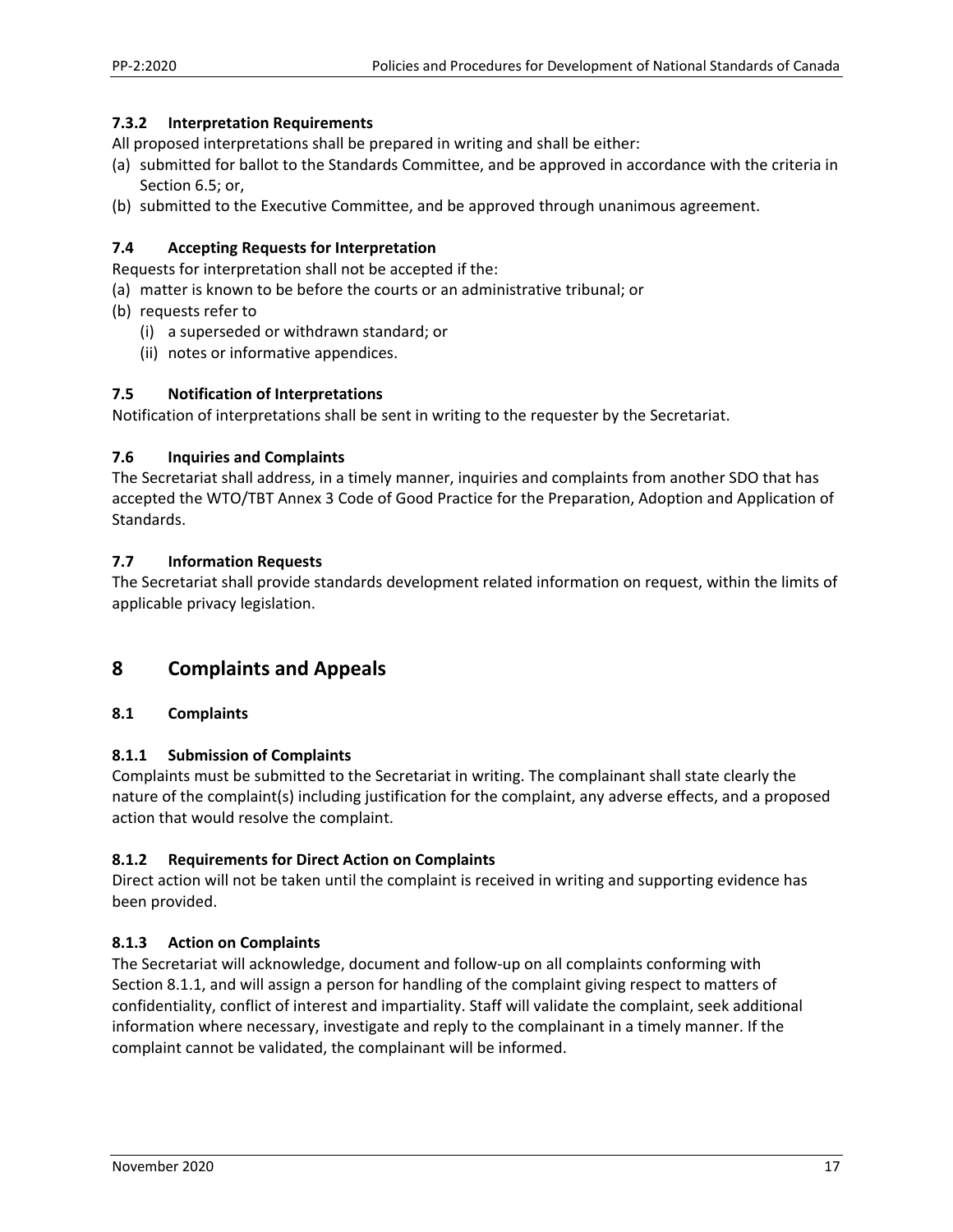#### **8.1.4 Sharing of Information**

Other parties may be involved in the investigation and information may be shared that is received from the complainant.

## **8.2 Process**

Persons who have been or might be affected by any Standards Committee action or inaction shall have the right to appeal such action or inaction. The appellant shall file a written appeal with the Secretariat within 21 days of the date of notification of any action or, at any time, with respect to any action to which the appellant was not given notice or with respect to inaction. The written appeal shall state

- (a) the nature of the objection(s) including any adverse effects;
- (b) the procedures or the sections of the standard(s) that are at issue;
- (c) the action(s) or inaction at issue;
- (d) the specific remedial action(s) that would satisfy the appellant's concerns; and,
- (e) previous efforts to resolve the objection(s) and the outcome of each shall be noted.

When the appellant requests a hearing and the hearing is granted, the appellant shall be assessed a filing fee of \$500.00 to be posted following the granting of the request. This fee may be reduced or waived by the Executive Committee upon application of the appellant if good cause for reducing or waiving the fee is presented.

#### **8.3 Response**

Within 30 days of the receipt of the appeal, the Secretariat or Standards Committee chairperson shall (a) respond in writing to the appellant, addressing each topic in the appeal to the extent possible; and (b) attempt to resolve, informally and directly with the appellant, the appeal.

### **8.4 Appeals Panel**

If the Secretariat is unable to informally resolve the appeal, the Executive Committee shall appoint an appeals panel within 30 days. The appeals panel will hold a hearing on a date agreeable to all participants, with at least 15 days notice. The appeals panel shall be impartial, consisting of three individuals who have not been directly involved in the dispute and who will not be materially or directly affected by any decision made regarding the dispute.

### **8.5 Conduct of the Hearing**

The appellant shall be responsible for demonstrating improper action(s) or inaction(s), the adverse effects derived from such action(s) or inaction(s), and the efficacy of the requested remedial action. The Secretariat has the responsibility to demonstrate that the Standards Committee took all actions in question in compliance with these procedures and that the requested remedial action would be ineffective or detrimental.

#### **8.6 Decision**

The appeals panel shall render its decision in writing, within 30 days, stating its findings of fact and conclusions, with reasons therefore and citing the evidence. The Secretariat shall notify the appellant and the Standards Committee of the decision of the appeals panel, which shall be binding and final on all concerned. The appellant shall be notified of the option to go to SCC if they are not satisfied with the appeals panel decision. The Secretariat shall provide SCC contact information to the appellant.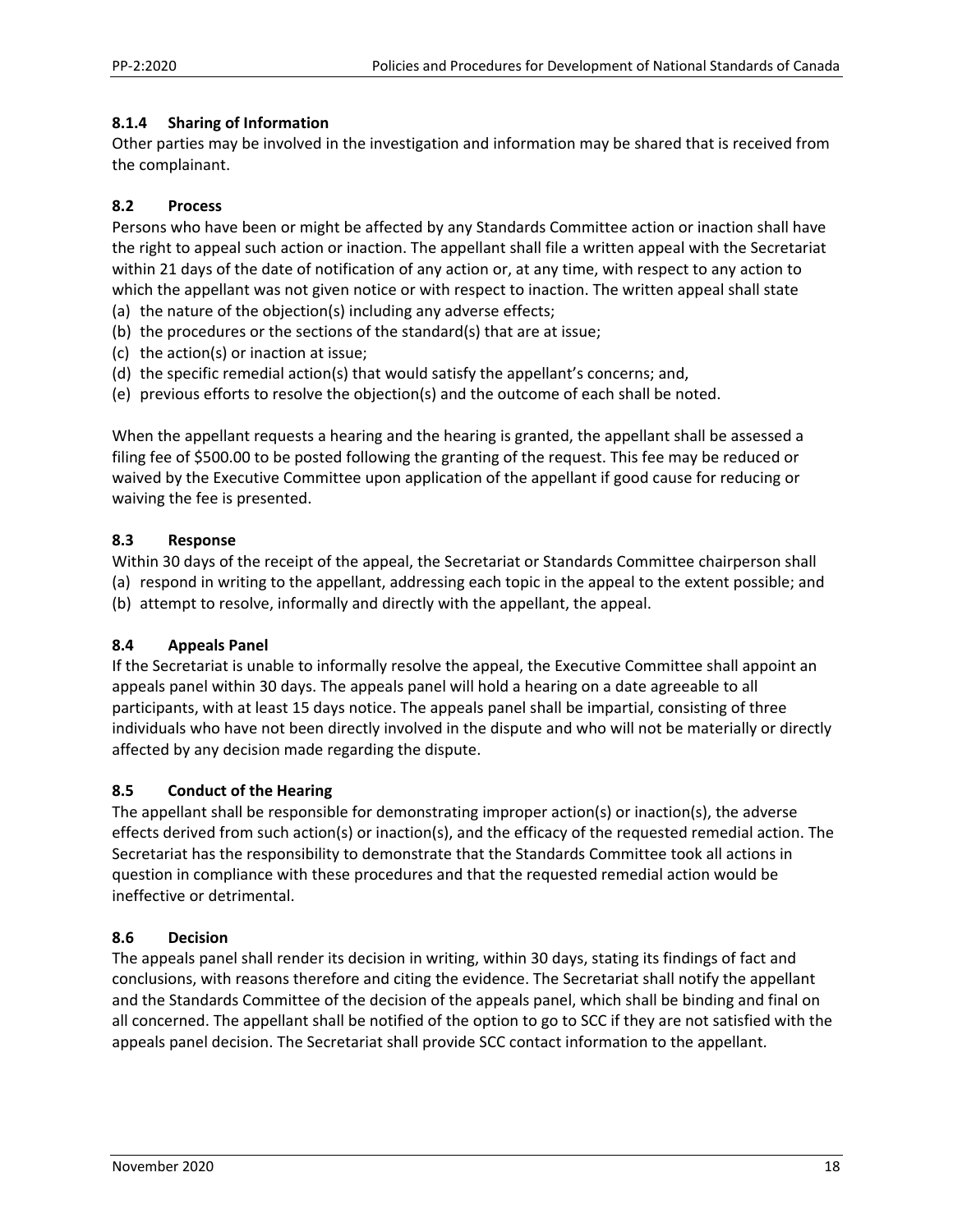# **9 Price Fixing, Conflict of Interest, Metric, and Patent Policies**

## **9.1 Price Fixing**

IAPMO shall ensure that standards are not developed as a means to fix prices, exclude competition or otherwise inhibit commerce beyond what is necessary to meet requirements of relevant technical regulations or other legitimate sectoral or local requirements for compatibility, environmental protection, health and safety.

## **9.2 Conflict of Interest**

IAPMO shall ensure that committee members and IAPMO staff involved in standards development have no conflict of interest in carrying out their roles and responsibilities on the Standards Committee or subcommittee.

- (a) To ensure that the points of view and information participants contribute to the IAPMO standards development process can be accurately evaluated by others, participants should always endeavor to make known their business, commercial, organizational, or other affiliations that might affect their interests or points of view.
- (b) Additional Guidelines for those who serve as Chair of the Standards Committee, Subcommittee and Task Groups:
	- (i) The Chair should disclose to all members of their committee all known or potential conflict of interest or other circumstances that could influence their impartiality on a particular matter and must not preside during the committee's consideration of that matter. A conflict of interest is defined as any situation in that the committee's decision could substantially and directly affect the Chair's financial or business interest.
	- (ii) If the Chair discovers that a conflict of interest arises and is likely to involve a major activity of the committee or to continue over a considerable period of time, the Chair must advise IAPMO staff and seek direction as to whether the individual should continue in that role.
	- (iii) The Standards Committee Chair should avoid potential conflicts of interest in the appointment of all task group chairs. If, in the opinion of the Standards Committee Chair, an individual has a known or potential conflict of interest, or other circumstances that could influence the individual's impartiality, that individual should not be appointed to Chair the task group.

## **9.3 Patent Policy**

IAPMO shall comply with the current *ISO/IEC Directives, Part 1, — Consolidated ISO Supplement — Procedures* specific to ISO.

### **9.4 Units of Measurement**

Standards shall be developed using SI (metric) and if applicable, equivalent Imperial/U.S. inch/pound units or other units of measurement. ISO 80000 series of standards shall be used to ensure clear and concise application of SI units, including conversions to and from other systems of measurement.

### **9.5 Date and Time Units**

All‐numeric date and time units shall comply with ISO 8601.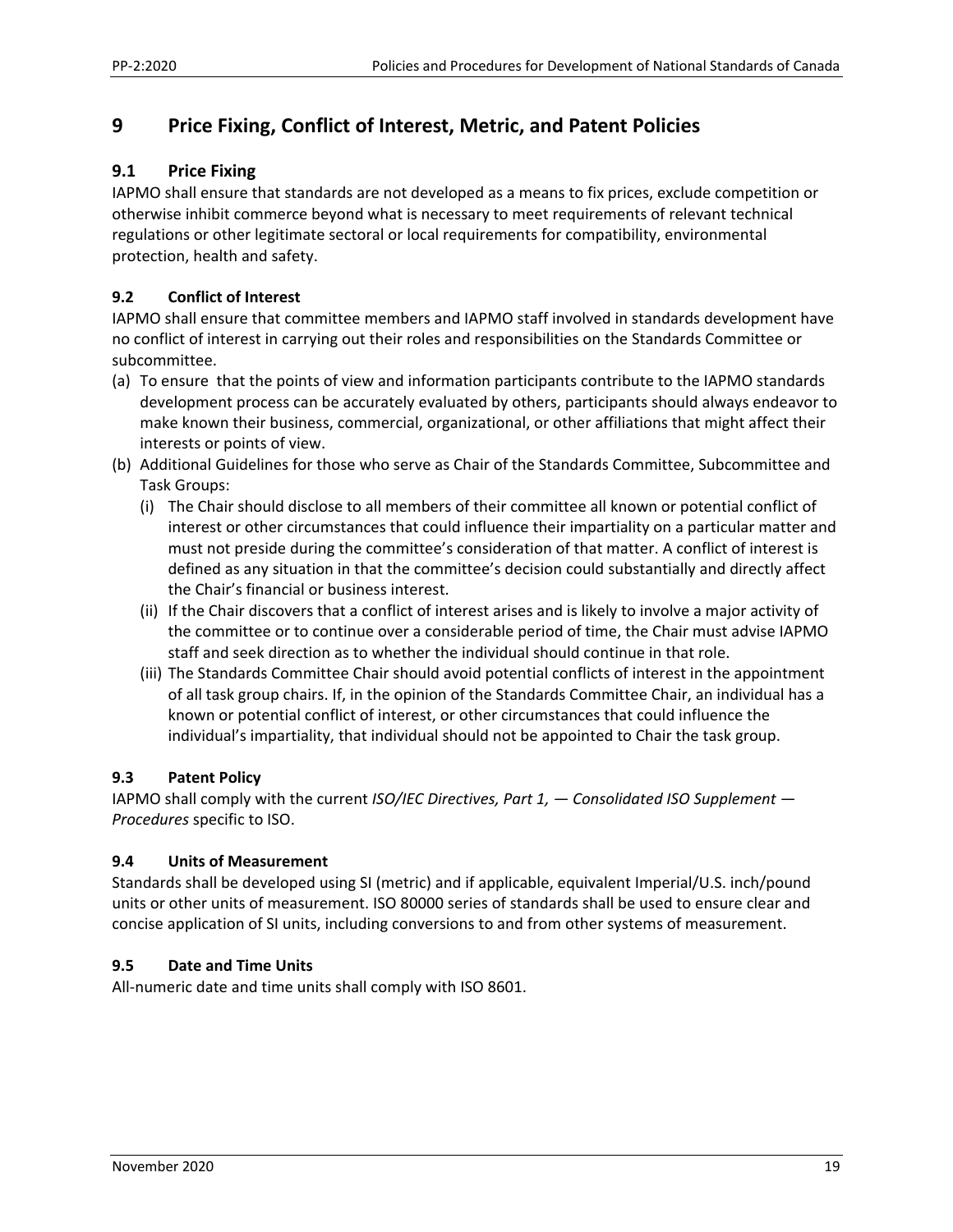## **10 Coordination and Harmonization**

### **10.1 Reference**

Standards shall reference and utilize, as much as possible, requirements from existing international and regional Standards. A list shall be created identifying the existing standards considered for reference during the standards development process. Good faith efforts shall be made to resolve potential conflicts between and among existing standards and candidate standards.

## **10.2 Definition of Conflict**

Conflict within the standards development process refers to a situation where, viewed from the perspective of a future implementer, the terms of one standard are inconsistent or incompatible with the terms of the other standard such that implementation of one standard, under terms allowable under that standard, would preclude proper implementation of the other standard in accordance with its terms.

### **10.3 Standards Committees**

Standards Committees shall make a good-faith effort to resolve potential conflicts and to coordinate standardization activities intended to result in harmonized standards. A "good faith" effort shall require substantial, thorough, and comprehensive efforts to harmonize a candidate and existing standards, and shall include, at minimum, compliance with all relevant sections of these *Policies and Procedures*.

### **10.4 ISO/IEC SCC Mirror Committees**

Priority shall be given within the limits of resources to participate in the preparation of international and regional standards which are expected to be developed or adopted.

*Note: Harmonization of ISO/IEC SCC Mirror Committees with the technical committee of another SDO is done in accordance with Standards Council of Canada (SCC): International Standards Development, Requirements & Guidance – Participation in International Standardization*

# **11 Revisions to These Policies and Procedures**

### **11.1 Proposals**

Proposals to revise these *Policies and Procedures* shall be submitted to the Secretariat in writing with the supporting rationale. The Secretariat shall submit the proposed revision(s) to the Standards Committees for comment and, subsequently, submit the proposed revisions and comments to the Executive Committee for resolution and approval.

### **11.2 Approval and Implementation**

The Secretariat shall notify the SCC of approved changes and revisions to these *Policies and Procedures*.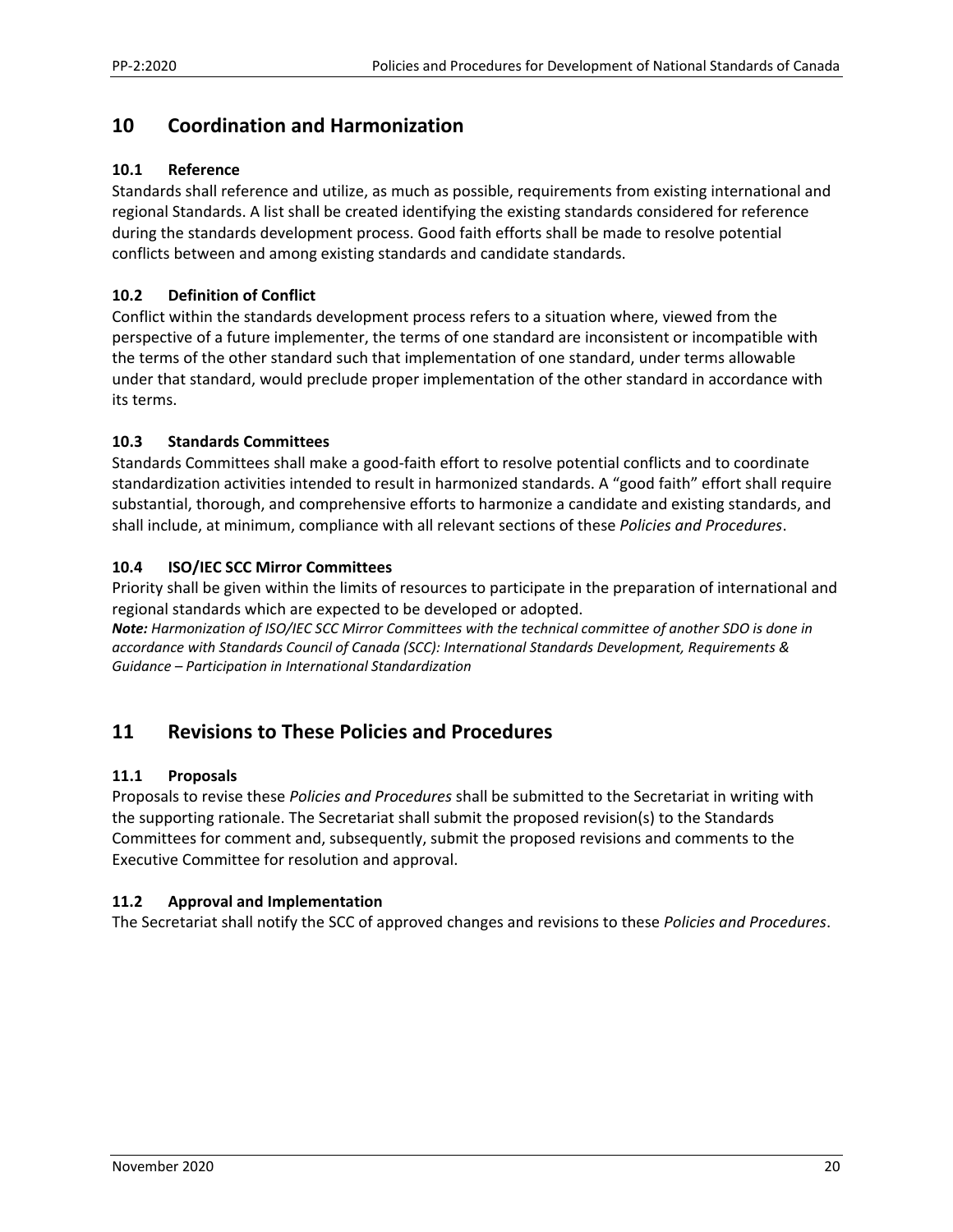# *Annex A Referenced Documents*

| ISO 3864 (Series) | Graphical symbols -- Safety colours and safety signs                                                                                                        |
|-------------------|-------------------------------------------------------------------------------------------------------------------------------------------------------------|
|                   | Part 1: Design principles for safety signs and safety markings                                                                                              |
|                   | Part 2: Design principles for product safety labels                                                                                                         |
|                   | Part 3: Design principles for graphical symbols for use in safety signs                                                                                     |
|                   | Part 4: Colorimetric and photometric properties of safety sign materials                                                                                    |
| ISO 8601          | Data elements and interchange formats - Information interchange -                                                                                           |
|                   | Representation of dates and times                                                                                                                           |
| ISO 80000         | Quantities and units,                                                                                                                                       |
|                   | Part 1: General                                                                                                                                             |
|                   | Part 2: Mathematical signs and symbols to be used in the natural sciences and                                                                               |
|                   | technology                                                                                                                                                  |
|                   | Part 3: Space and time                                                                                                                                      |
|                   | Part 4: Mechanics                                                                                                                                           |
|                   | Part 5: Thermodynamics                                                                                                                                      |
|                   | Part 7: Light                                                                                                                                               |
|                   | Part 8: Acoustics                                                                                                                                           |
|                   | Part 9: Physical chemistry and molecular physics                                                                                                            |
|                   | Part 10: Atomic and nuclear physics                                                                                                                         |
|                   | Part 11: Characteristic numbers                                                                                                                             |
|                   | Part 12: Solid state physics                                                                                                                                |
|                   | ISO/IEC Directives, Part 1, - Consolidated ISO Supplement - Procedures specific to ISO<br>Standards Council of Canada (SCC): Canadian Standards Development |
|                   | Program Overview                                                                                                                                            |
|                   | (url: https://www.scc.ca/en/system/files/publications/SIRB_POV_Cdn-Stds-                                                                                    |
|                   | Development v0.1 2017-06-20.pdf)                                                                                                                            |
|                   | Requirements and Guidance - Accreditation of Standards Development<br>Organizations                                                                         |
|                   | (url: https://www.scc.ca/en/system/files/publications/SIRB RG SDO-                                                                                          |
|                   | Accreditation v0.1 2017-06-23.pdf)                                                                                                                          |
|                   | Requirements & Guidance - Approval of National Adoptions of Canada                                                                                          |
|                   | Designation                                                                                                                                                 |
|                   | (url: http://www.scc.ca/sites/default/files/publications/Approval of National                                                                               |
|                   | Adoptions of Canada Designation 2015-10-01.pdf)                                                                                                             |
|                   | Requirements & Guidance - Approval of National Standards of Canada                                                                                          |
|                   | Designation                                                                                                                                                 |
|                   | (url: http://www.scc.ca/sites/default/files/publications/Approval of National S                                                                             |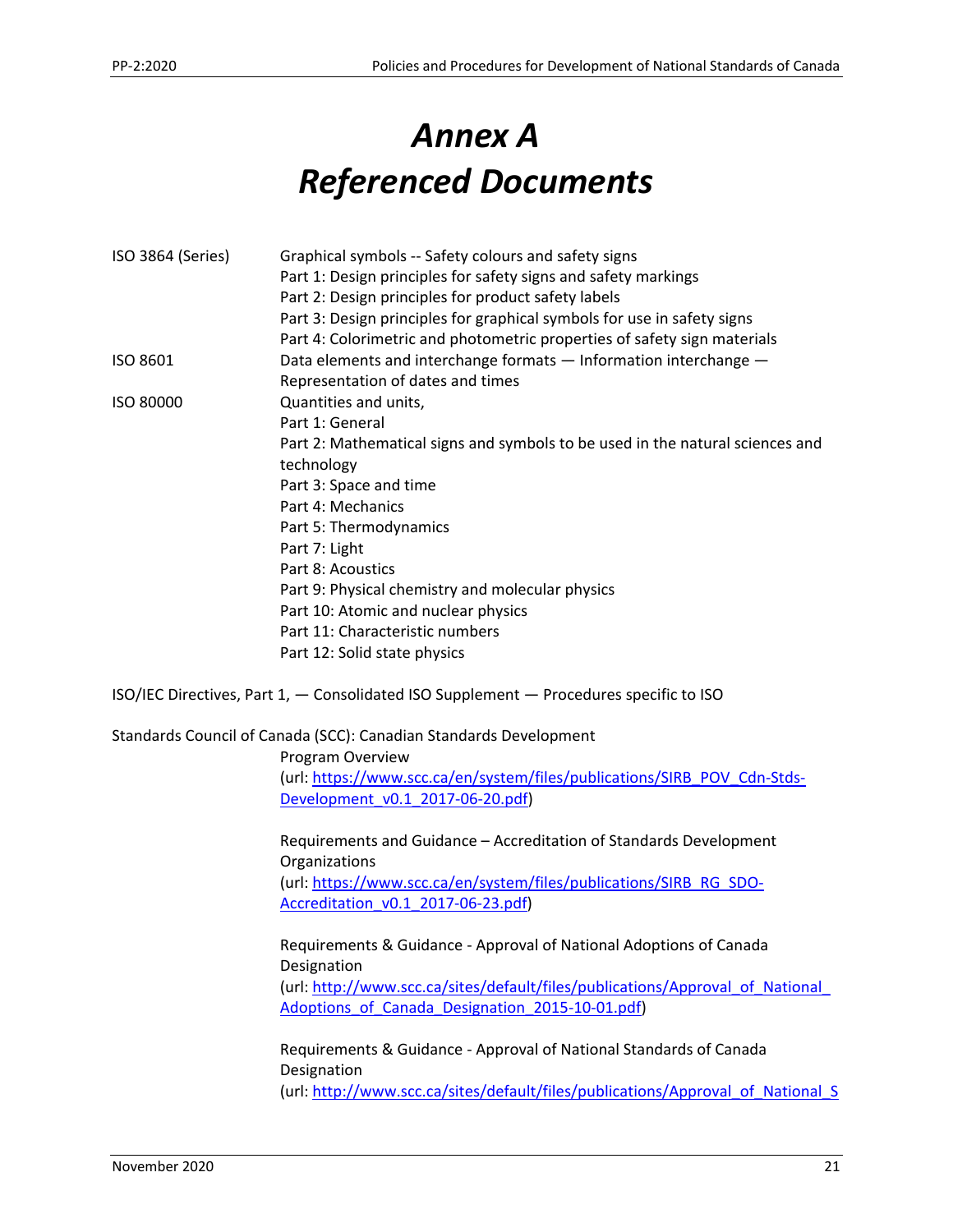#### tandards of Canada Designation 2015-10-01.pdf

Requirements & Guidance – National Adoptions of International/Regional Standards and Other Deliverables (url: https://www.scc.ca/sites/default/files/publications/SIRB\_RG\_Adoptions\_v0 .1\_2017‐04‐24.pdf)

Standards Council of Canada (SCC): International Standards Development

Program Overview (url: https://www.scc.ca/en/system/files/publications/SIRB\_POV\_International‐ Standards-Development-Council\_v0\_2018-02-23.pdf)

Requirements & Guidance – Participation in International Standardization (url: https://www.scc.ca/en/system/files/publications/SIRB\_RG\_Participation‐ international-standardization\_v0\_2018-02-23.pdf)

WTO/TBT World Trade Organization, Agreement on Technical Barriers to Trade (url: https://www.wto.org/english/docs\_e/legal\_e/17-tbt\_e.htm)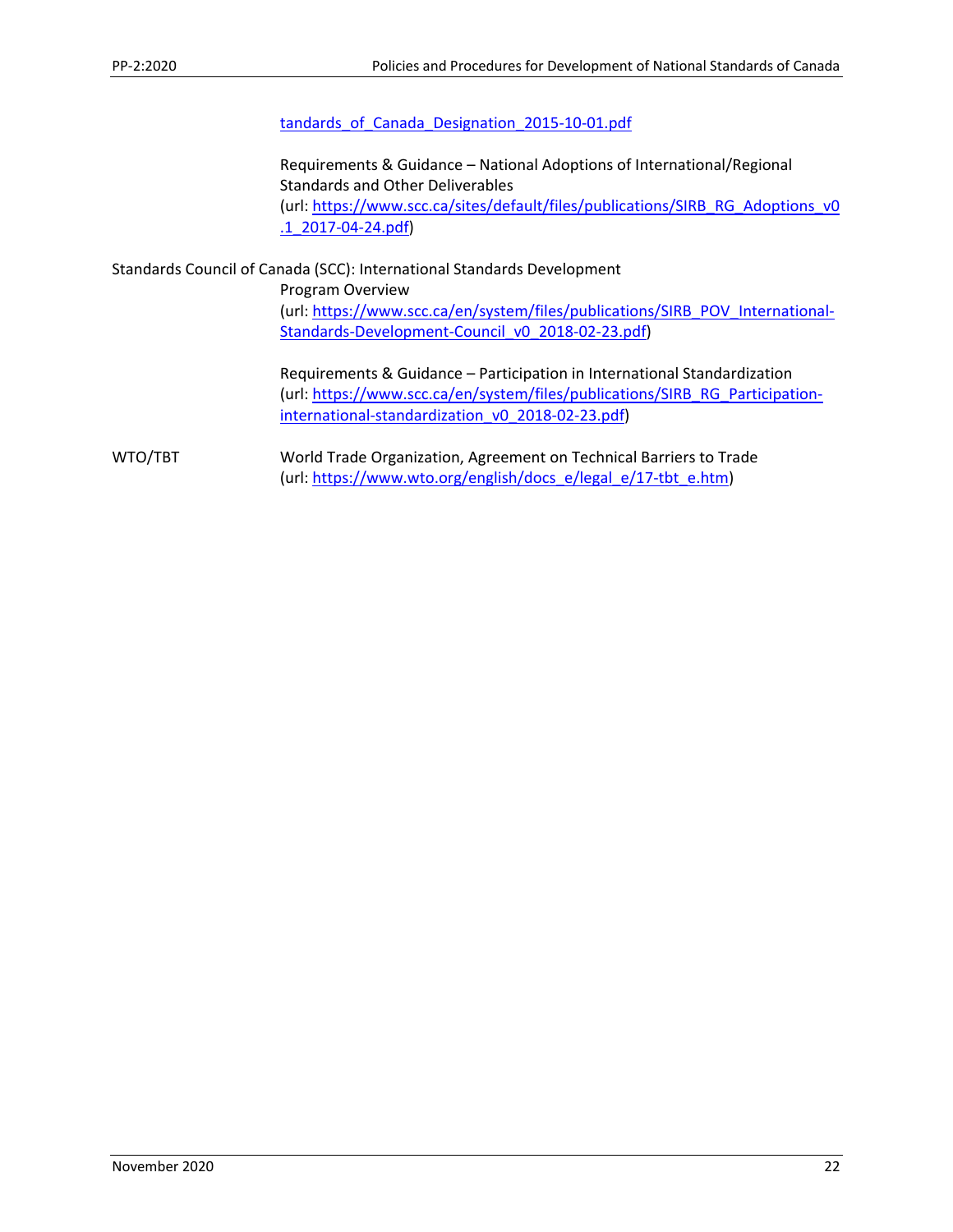# *Annex B IAPMO Standards Committees*

## **B.1 Plumbing Standards Committee**

The scope of the Plumbing Standards Committee (IAPMO "PSC") shall be the technical committee in charge of development of plumbing product standards which incorporate test procedures for assemblies, devices, fixtures, appliances and materials pertaining to plumbing and piping systems which are in the interest of protecting public health. These product standards shall include requirements for safety, health and performance, and may also include requirements such as construction, maintenance and operation of equipment and materials.

## **B.2 Building Standards Committee**

The scope of the IAPMO Building Standards Committee ("BSC") shall be the technical committee in charge of development of building product standards which incorporate test procedures for building product assemblies, devices, and materials pertaining to building structural/component systems which are in the interest of protecting the public health. These product standards shall include requirements for safety, health and performance, and may also include requirements such as construction, installation, and maintenance.

### **B.3 Solar Water Heating Standards Committee**

The scope of the IAPMO Solar Water Heating Standards Committee ("SWHSC") shall be the technical committee in charge of development of solar thermal product standards which incorporate test procedures for assemblies, devices, fixtures, appliances and materials pertaining to solar thermal systems which are in the interest of protecting the public health. These product standards shall include requirements for safety, health and performance. They may also include requirements such as construction, maintenance and operation of equipment and materials.